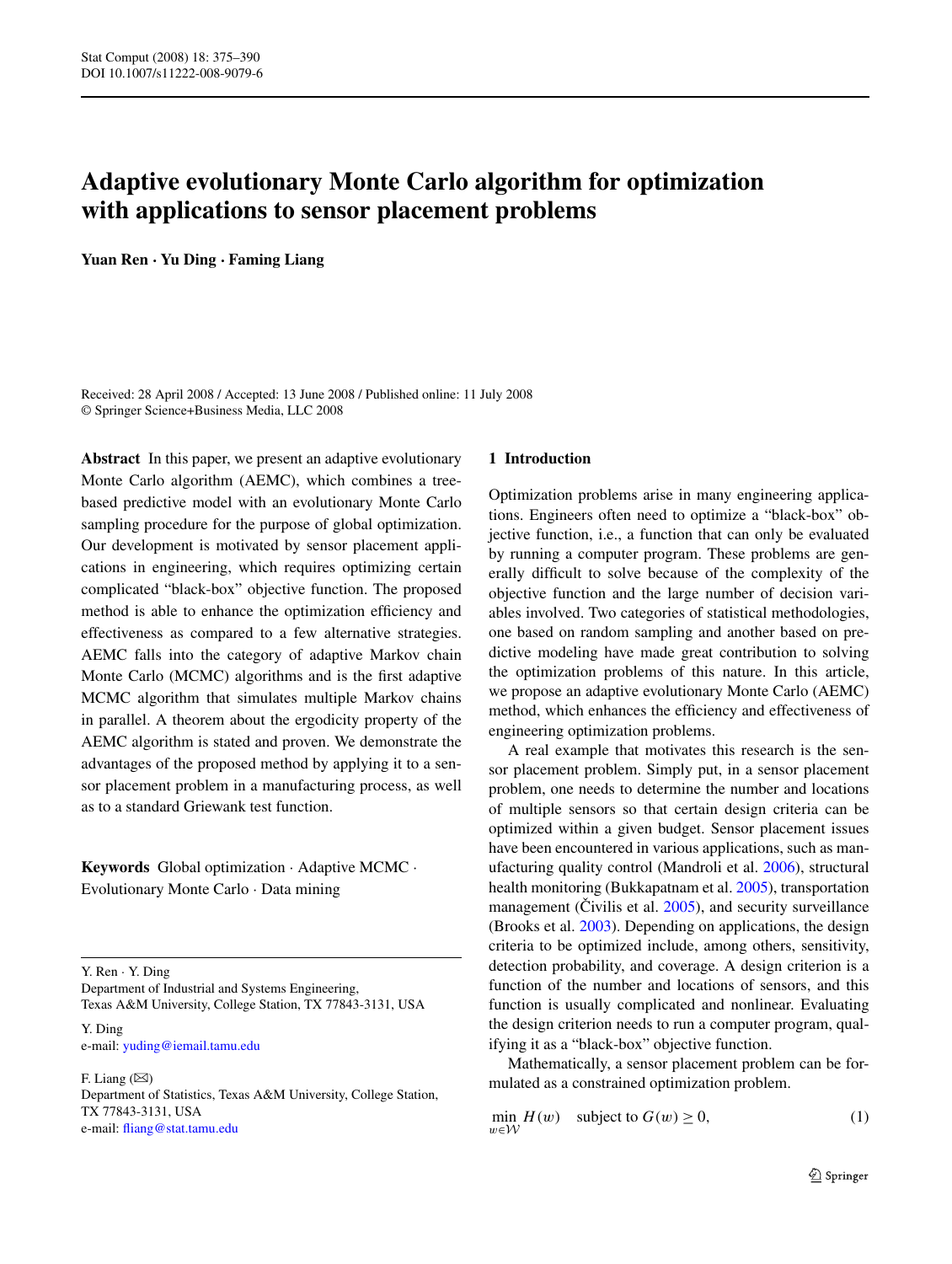<span id="page-1-0"></span>where  $W \subseteq \mathbb{R}^d$ , *d* is the number of sensors, *w* is a vector of decision variables (i.e., sensor locations),  $H : \mathcal{W} \to \mathbf{R}$  is a user-specified design criterion to be optimized, and  $G(\cdot) \ge 0$ represents physical constraints associated with engineering systems. Taking sensor placement in an assembly process for an example,  $G(\cdot) > 0$  means that sensors can only be installed on the surface of subassemblies, and  $H(.)$  is an Eoptimality design criterion (Mandroli et al. [2006](#page-15-0)). In Sect. [4](#page-7-0), we will visit this sensor placement problem with more details.

When the physical constraints are complicated and difficult to handle in an optimization routine, engineers could discretize the solution space  $W$  and create a finite (yet possibly huge) number of solution candidates that satisfy the constraints (see Kim and Ding [2005](#page-15-0), Sect. 1 for an example). For the sensor placement problems, this means to identify all the viable sensor locations *a priori*; this can be done relatively easily because individual sensors are located in a low (less than or equal to three) dimensional space. One should use a high enough resolution for discretization so that "good" sensor locations are not lost. Suppose we do discretization. Then, the formulation ([1\)](#page-0-0) becomes an unconstrained optimization problem,

$$
\min_{x \in \mathcal{X}} H(x),\tag{2}
$$

where  $X$  is the sample space that contains the finite number of candidate sensor locations. Clearly,  $X \subset \mathbb{Z}^d$ , which is the set of *d*-dimensional vectors with integer elements. Note that  $H(\cdot)$  in (2) is still calculated according to the same de-sign criterion as in ([1\)](#page-0-0) but now defined on  $X$ . Recall that  $H(\cdot)$  is of "black-box" type with potentially plenty of local optima, due to the complex nature of engineering systems.

Solving this discrete optimization problem might seem mathematically trivial because one just needs to enumerate all potential solutions exhaustively and select the best one. In most real-world applications, however, there could be an overwhelmingly large number of potential solutions to be evaluated, especially when a high-resolution discretization was performed.

Two categories of statistical methodologies exist for solving this type of optimization problems. The first category is the *sampling-based* methods: it starts with a set of random samples, and then generates new samples according to some pre-specified mechanism based on current samples and probabilistically accepts/rejects the new samples for subsequent iterations. Many well-known optimization methods, such as simulated annealing (Bertsimas and Tsitsiklis [1993\)](#page-14-0), genetic algorithm (Holland [1992\)](#page-14-0), and Markov chain Monte Carlo (MCMC) methods (Wong and Liang [1997](#page-15-0)), fall into this category; the differences among them come from the specific mechanism an algorithm uses to generate and accept new samples. These methods can handle complicated response surface well and have been widely applied to engineering optimizations. Their shortcoming is that they generally require a large number of function evaluations before reaching a good solution.

The second category is the *metamodel-based* methods. It also starts with a set of solution samples  $\{x\}$ . A metamodel is a predictive model fitted by using the historical solution pairs  $\{x, H(x)\}\$ . With this predictive model, new solutions are generated based on the model's prediction of where one is more likely to find "good" solutions. Subsequently, the predictive model is updated as more solutions are collected. The model is labeled as "metamodel" because *H(x)* is the computational output based on a computer model. The *metamodel-based* method originates from the research on computer experiments (Chen et al. [2006](#page-14-0); Fang et al. [2006](#page-14-0); Sacks et al. [1989](#page-15-0); Simpson et al. [1997\)](#page-15-0). This strategy is also called "data-mining" guided method, especially when the predictive model used therein is a classification tree model (Liu and Igusa [2007](#page-15-0); Kim and Ding [2005;](#page-15-0) Schwabacher et al. [2001](#page-15-0)) since the tree model is a typical "data-mining" tool. For the metamodel-based or data-mining guided methods, the major shortcoming is their ineffectiveness in handling complicated response surfaces, and as a result, they only look for local optima.

This paper proposes an optimization algorithm, combining the *sampling-based* and *metamodel-based* methods. Specifically, the proposed algorithm combines evolutionary Monte Carlo (EMC) (Liang and Wong [2000,](#page-15-0) [2001\)](#page-15-0) and a tree-based predictive model. The advantage of such a hybrid is that it incorporates strengths from both EMC sampling and the predictive metamodeling: the tree-based predictive model adaptively learns informative rules from past solutions so that the new solutions generated from these rules are expected to have better objective function values than the ones generated from "blind" sampling operations, while the EMC mechanism allows a search to go over the whole sample space and guides the solutions toward the global optimum. We thus label the proposed algorithm adaptive evolutionary Monte Carlo (AEMC). We will further elaborate the intuitions behind AEMC at the beginning of Sect. [3](#page-3-0), after we review the two existing methodologies with more details in Sect. [2](#page-2-0).

The remainder of this paper is organized as follows. Section [2](#page-2-0) provides details of the two relevant methodologies. Section [3](#page-3-0) describes the general idea and implementation details of the AEMC algorithm. We also prove that the AEMC algorithm preserves the ergodicity property of Markov chain samples. In Sect. [4](#page-7-0), we employ AEMC to solve a sensor placement problem. We provide additional numerical examples to show AEMC's performance in optimization as well as its potential use for sampling. We conclude this paper in Sect. [5.](#page-11-0)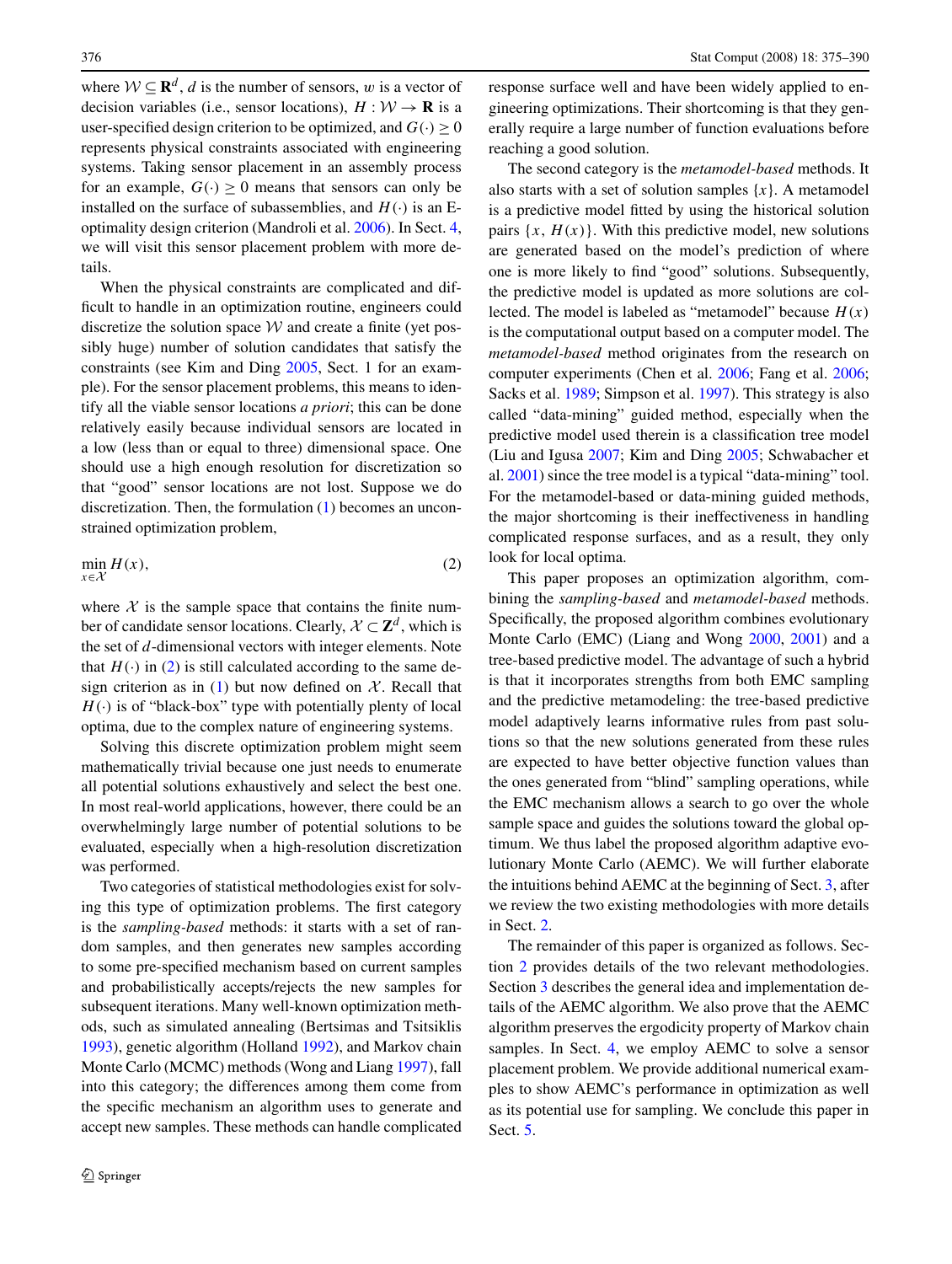#### <span id="page-2-0"></span>**2 Related work**

## 2.1 *Sampling-based* methods

Among the *sampling-based* methods, simulated annealing and genetic algorithms have been used to solve optimization problems for quite some time. They use different techniques to generate new random samples. Simulated annealing works by simulating a sequence of distributions determined by a temperature ladder. It draws samples according to these distributions and probabilistically accepts or rejects the samples. Geman and Geman [\(1984](#page-14-0)) have shown that if the temperature decreases sufficiently slowly (at a logarithmic rate), simulated annealing can reach the global optimum of  $H(x)$  with probability 1. However, no one can afford such a slow cooling schedule in practice. People generally use a linearly or geometrically decreasing cooling schedule, but when doing so, the global optimum is no longer guaranteed.

Genetic algorithm uses evolutionary operators such as crossover and mutation to construct new samples. Mimicking natural selection, crossover operators are applied on two parental samples to produce an offspring that inherits characteristics of both the parents, while mutation operators are occasionally used to bring variation to the new samples. Genetic algorithm selects new samples according to their "fitness" (for example, their objective function values can be used as a measure of fitness). Genetic algorithm is known to converge to a good solution rather slowly and lacks rigorous theories to support its convergence to the global optimum.

The MCMC methods have also been used to solve optimization problems (Wong and Liang [1997](#page-15-0); Liang [2005](#page-15-0); Liang et al. [2007](#page-15-0); Neal [1996](#page-15-0)). Even though a typical application of MCMC is to draw samples from complicated probability distributions, the sampling operations can be readily utilized for optimization. Consider a Boltzmann distribution  $p(x) \propto \exp(-H(x)/\tau)$  for some  $\tau > 0$ . MCMC methods could be used to generate samples from  $p(x)$ . As a result, the MCMC method has a higher chance to obtain samples with lower  $H(x)$  values. If we keep generating samples according to  $p(x)$ , we will eventually find samples close enough to the global minimum of  $H(x)$ . The MCMC methods perform random walks in the whole sample space and thus may potentially escape from local optima given long enough run time.

Liang and Wong [\(2000](#page-15-0), [2001](#page-15-0)) proposed a method called evolutionary Monte Carlo (EMC), which incorporates many attractive features of simulated annealing and genetic algorithm into a MCMC framework. It has been shown that EMC is effective for both sampling from high-dimensional distributions and optimization problems (Liang and Wong [2000](#page-15-0), [2001\)](#page-15-0). Because EMC is an MCMC procedure, it guarantees the ergodicity of the Markov chain samples in a long run. Nonetheless, it appears that there is still a need and room to further improve the convergence rate of an EMC procedure.

Recently, adaptive proposals have been used to improve the convergence rate of traditional MCMC algorithms. For example, Gilks et al. ([1998\)](#page-14-0) and Brockwell and Kadane [\(2005](#page-14-0)) proposed to use regenerative Markov chains and update the proposal parameters at regeneration times; Haario et al. [\(2001](#page-14-0)) proposed an adaptive Metropolis algorithm which attempts to update the covariance matrix of the proposal distributions by making use of all past samples. Important theoretical advances on the ergodicity of the adaptive MCMC method have been made by Haario et al. [\(2001](#page-14-0)), Andrieu and Robert [\(2002](#page-14-0)), Atchadé and Rosenthal [\(2005](#page-14-0)), and Roberts and Rosenthal [\(2007](#page-15-0)).

## 2.2 *Metamodel-based* methods

In essence, *metamodel-based* methods are not much different from other sequential sampling procedures guided by a predictive model, e.g., response surface methodology used for physical experiments (Box and Wilson [1951](#page-14-0)). The metamodel based method constitutes of design and analysis of computer experiments (Chen et al. [2006](#page-14-0); Fang et al. [2006](#page-14-0); Sacks et al. [1989](#page-15-0); Simpson et al. [1997\)](#page-15-0) where the socalled "metamodel" is an *inexpensive* surrogate or substitute of the computer model that is oftentimes computationally *expensive* to run (e.g., the computer model could be a finite element model of a civil structure). Various statistical predictive methods have been used as the metamodels, according to the survey by Chen et al. ([2006\)](#page-14-0), including neural networks, tree-based methods, Splines, and spatial correlation models. During the past few years, there have emerged a number of research developments, labeled as data-mining guided engineering designs (Guikema et al. [2004;](#page-14-0) Huyet [2006](#page-14-0); Liu and Igusa [2007](#page-15-0); Kim and Ding [2005](#page-15-0); Michalski [2000;](#page-15-0) Schwabacher et al. [2001\)](#page-15-0). The data-mining guided methods are basically one form of metamodel-based methods because they also use a statistical predictive model to guide the selection of design solutions. The predictive models used in the data-mining guided designs include regression, classification tree, and clustering methods.

When looking for an optimal solution, the predictive model is used as follows. After fitting a metamodel (or simply a model, in the cases of physical experiments), one could use it to predict where good solutions are more likely to be found and thus select subsequent samples accordingly. This sampling-modeling-prediction procedure is considered a data-mining operation. Liu and Igusa [\(2007](#page-15-0)) and Kim and Ding [\(2005](#page-15-0)) demonstrated that the data-mining operation could greatly speed up computation under right circumstances. Compared with the slow converging *samplingbased* methods, the *metamodel-based* methods can be especially useful when one has limited amount of data samples; this happens when physical experiments or computer simulations are expensive to conduct. But the metamodel based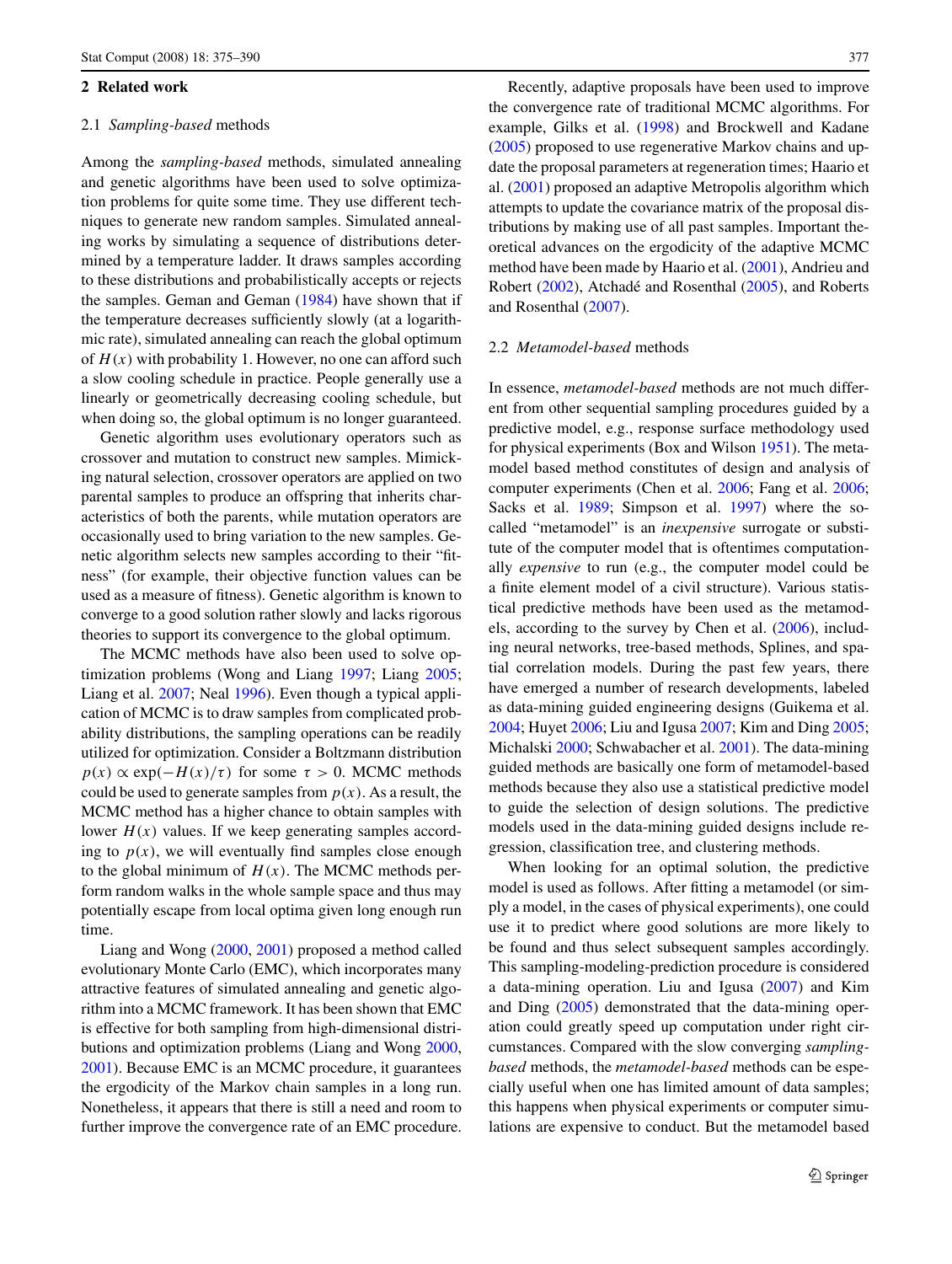methods are "greedy" search methods and can be easily entrapped in local optima.

# **3 Adaptive evolutionary Monte Carlo**

## 3.1 General idea of AEMC

The strengths as well as the limitations of the *samplingbased* and the *metamodel-based* search methods motivate us to combine the two schemes and develop the AEMC algorithm. The intuition behind how AEMC works is explained as follows.

A critical shortcoming of the *metamodel-based* methods is that their effectiveness highly depends on how representative the sampled solutions are of the optimal regions of the sample space. Without representative data, the resulting metamodel could mislead the search to non-optimal regions. Consequently, the subsequent sampling from those regions will not help the search get out of the trap. In particular, when the sample space is large and good solutions only lie in a small portion of the space, data obtained by a uniform sampling from the sample space will not be representative enough. Taking the sensor placement problem shown later in this paper for an example, we found that only 5% of the solutions have relatively good objective function values. Under this circumstance, stand-alone metamodeling mechanism could hardly be effective (as shown in the numerical results in Sect. [4\)](#page-7-0), thereby promoting the need to improve the sample quality for the purpose of establishing a better metamodel.

It turns out that *sampling-based* algorithms (we choose EMC in this paper), though slow as a stand-alone optimization tool, are able to improve the quality of the sampled solutions. This is because when conducting random searches over a sample space, EMC will gradually converge in distribution to the Boltzmann distribution in [\(4](#page-4-0)), i.e., the smaller the value of  $H(x)$  is, the higher the probability of sampling *x* is (recall that we want to minimize  $H(x)$ ). In other words,

<span id="page-3-0"></span>378 Stat Comput (2008) 18: 375–390

EMC will iteratively and stochastically direct current samples toward the optimal regions such that the visited solutions are more representative of the optimal regions of the sample space. With the representative samples produced by EMC, a metamodeling operation could generate more accurate predictive models to characterize the promising subregions of the sample space.

The primary tool for improving the *sampling-based* search is to speed up its converge rate. As argued in Sect. [2](#page-2-0), making a MCMC method adaptive is an effective way of achieving such an objective. The metamodel part of AEMC learns the function surface of  $H(x)$ , and allows us to construct more effective proposal distributions for subsequent sampling operations. As argued in Gilks et al. [\(1995](#page-14-0)), the rate of convergence of a Markov chain to the Boltzmann distribution in ([4\)](#page-4-0) depends crucially on the relationship between the proposal function and the target function  $H(x)$ . To the best of our knowledge, AEMC is also the first adaptive MCMC method that simulates multiple Markov chains in parallel, while the existing adaptive MCMC methods are all based on simulation of one single Markov chain. So the AEMC can utilize information from multiple chains to improve the convergence rate.

The above discussions explain the benefit of combining the *metamodel-based* and *sampling-based* method and executing them alternately in a fashion shown in Fig. 1.

In the sequel, we will present the details of the proposed AEMC algorithm. For metamodeling (or data-mining) operations, we use classification and regression trees (CART), proposed by Breiman et al. ([1984](#page-14-0)), to fit predictive models. We choose CART primarily because of its computational efficiency. Our goal of solving an optimization problem requires the data-mining operations to be fast and computationally scalable in order to accommodate large-sized data sets. Since the data-mining operations are repeatedly used, a complicated and computationally expensive method will unavoidably slow down the optimization process.

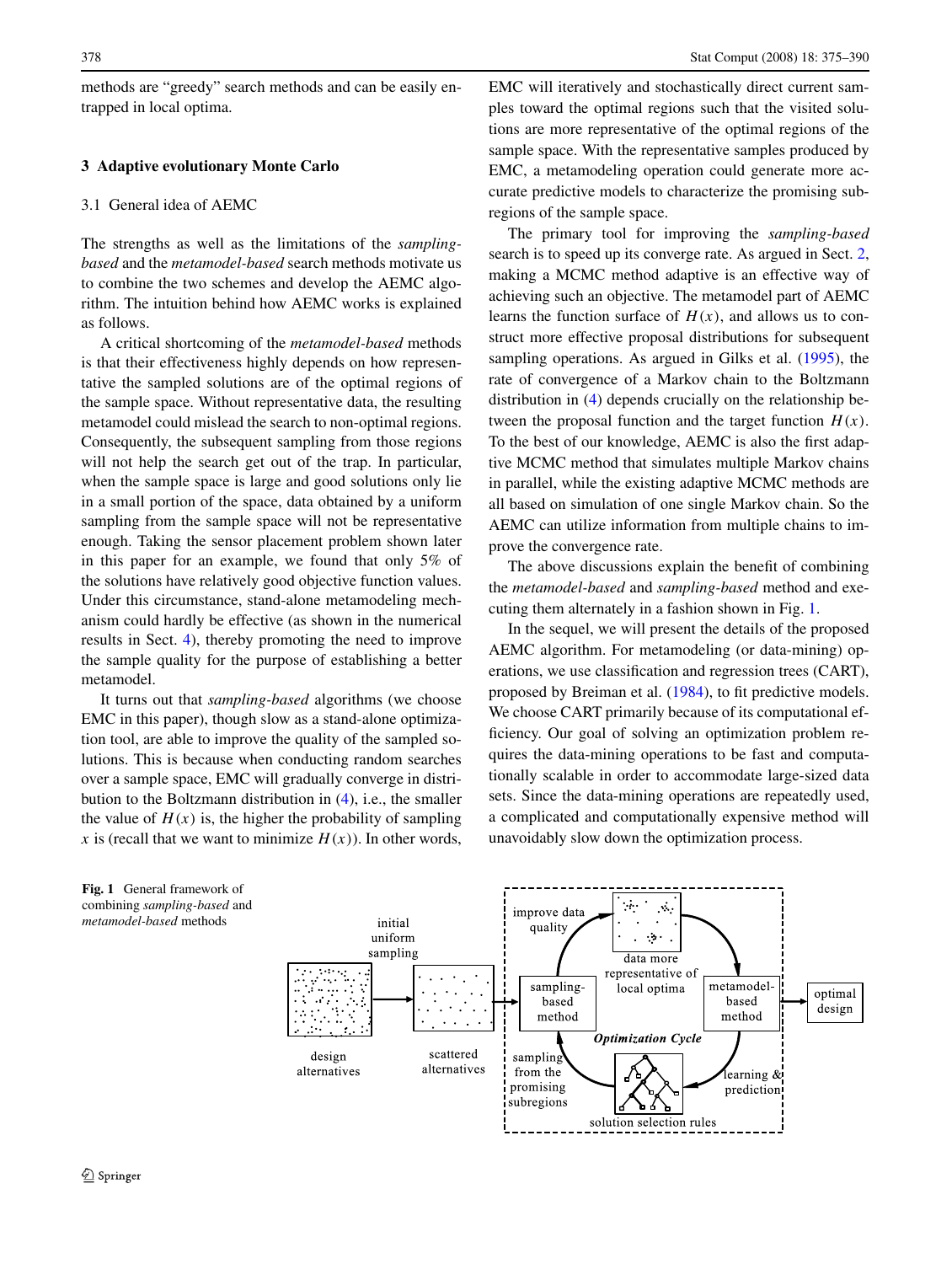#### <span id="page-4-0"></span>3.2 Evolutionary Monte Carlo

For the convenience of reading this paper, we provide a brief summary of EMC in this section and a description of the operators of EMC in Appendix [A](#page-12-0). Please refer to Liang and Wong [\(2000](#page-15-0), [2001](#page-15-0)) for more details. EMC integrates features of simulated annealing and genetic algorithm into a MCMC framework. Similar to simulated annealing, EMC uses a temperature ladder and simultaneously simulates a population of Markov chains, each of which is associated with a different temperature. The chains with high temperatures can easily escape from local optima, while the chains with low temperatures can search around some local regions and find better solutions faster. The population is updated by crossover and mutation operators, just like genetic algorithm, and therefore adopts some level of "learning" capability, i.e., samples with better fitness will have a greater probability of being selected and pass their good "genetic materials" to the offsprings.

A *population*, as mentioned above, is actually a set of *n* solution samples. The state space associated with a population is the product of *n* sample spaces, namely  $X^n =$  $\mathcal{X} \times \cdots \times \mathcal{X}$ . Denote a population  $x \in \mathcal{X}^n$  such that  $x =$ {*x*<sub>1</sub>*,...,x<sub>n</sub></sub>}, where <i>x<sub>i</sub>* = {*x*<sub>i</sub><sub>1</sub>*,...,x*<sub>i*d*</sub>} ∈ X is the *i*-th *d*dimensional solution sample. EMC attaches a different temperature,  $t_i$ , to a sample  $x_i$ , and the temperatures form a ladder with the ordering  $t_1 \geq \cdots \geq t_n$ . We denote  $t =$  $\{t_1, \ldots, t_n\}$ . Then the Boltzmann density can be defined for a sample *xi* as

$$
f_i(x_i) = \frac{1}{Z(t_i)} \exp\{-H(x_i)/t_i\},\tag{3}
$$

where  $Z(t_i)$  is a normalizing constant, and

$$
Z(t_i) = \sum_{\{x_i\}} \exp\{-H(x_i)/t_i\}.
$$

Assuming that samples in a population are mutually independent, we then have the Boltzmann distribution of the population as

$$
f(\mathbf{x}) = \prod_{i=1}^{n} f_i(x_i) = \frac{1}{Z(t)} \exp\left\{-\sum_{i=1}^{n} H(x_i)/t_i\right\},
$$
 (4)

where  $Z(t) = \prod_{i=1}^{n} Z(t_i)$ .

Given an initial population  $x^{(0)} = \{x_1^{(0)}, \ldots, x_n^{(0)}\}$  and the temperature ladder  $t = \{t_1, \ldots, t_n\}$ , *n* Markov chains are simulated simultaneously. Denote the iteration index by  $k = 1, 2, \ldots$ , and the *k*-th iteration of EMC consists of two steps:

1. With probability  $p_m$  (mutation rate), apply a mutation operator to each sample independently in the population  $x^{(k)}$ . With probability  $1-p_m$ , apply a crossover operator

to the population  $x^{(k)}$ . Accept the new population according to the Metropolis-Hastings rule. Details are given in Appendices [A.1](#page-12-0) and [A.2.](#page-12-0)

2. Try to exchange *n* pairs of samples  $(x_i^{(k)}, x_j^{(k)})$ , with *i* uniformly chosen from  $\{1, \ldots, n\}$  and  $j = i \pm 1$  with probability  $w(x_j^{(k)} | x_i^{(k)})$  as described in Appendix [A.3](#page-12-0).

EMC is a standard MCMC algorithm and thus maintains the ergodicity property for its Markov chains. Because of incorporation of features from simulated annealing and genetic algorithm, EMC constructs proposal distributions more effectively and converges faster than traditional MCMC algorithms.

## 3.3 The AEMC algorithm

In AEMC, we first run a number of iterations of EMC and then use CART to learn a proposal distribution (for generating new samples) from the samples produced by EMC. Denote by  $\mathbf{\Theta}^{(k)}$  the set of samples we have retained after iteration *k*. From  $\Theta^{(k)}$ , we define high performance samples to be those with relatively small  $H(x)$  values. The high performance samples are the representatives of the promising search regions. We denote by  $H_{(h)}^{(k)}$  the *h* percentile of the  $H(x)$  values in  $\Theta^{(k)}$ . Then, the set of high performance samples at iteration *k*,  $H^{(k)}$ , are defined as

$$
H^{(k)} = \{x : x \in \Theta^{(k)} \text{ and } H(x) \le H_{(h)}^{(k)}\}.
$$

As a result, the samples in  $\Theta^{(k)}$  are grouped into two classes, the high performance samples in  $H^{(k)}$  and the others. Treating these samples as a training dataset, we then fit a CART model to a two-class classification problem. Using the prediction from the resulting CART model, we can partition the sample space into rectangular regions, some of which have small  $H(x)$  values and are therefore deemed as the promising regions, while other regions as non-promising regions.

The promising regions produced by CART are represented as  $a_j^{(k)} \le x_{ij} \le b_j^{(k)}$ ,  $j = 1, ..., d, i = 1, ..., n$ . Since  $X$  is discrete and finite, there is a lower bound  $l_j$ and an upper bound  $u_j$  in the *j*-th dimension of the sample space. Clearly we have  $l_j \le a_j^{(k)} \le b_j^{(k)} \le u_j$ . CART may produce multiple promising regions. We denote by  $m^{(k)}$  the number of regions. Then, the collection of the promising regions is specified in the following:

$$
a_{js}^{(k)} \le x_{ij} \le b_{js}^{(k)},
$$
  
\n
$$
j = 1, ..., d, i = 1, ..., n, s = 1, ..., m^{(k)}.
$$
 (5)

As the algorithm goes on, we continuously update  $\Theta^{(k)}$ , and hence  $a_{js}^{(k)}$  and  $b_{js}^{(k)}$ .

After we have identified the promising regions, the proposal density is constructed based on the following thoughts: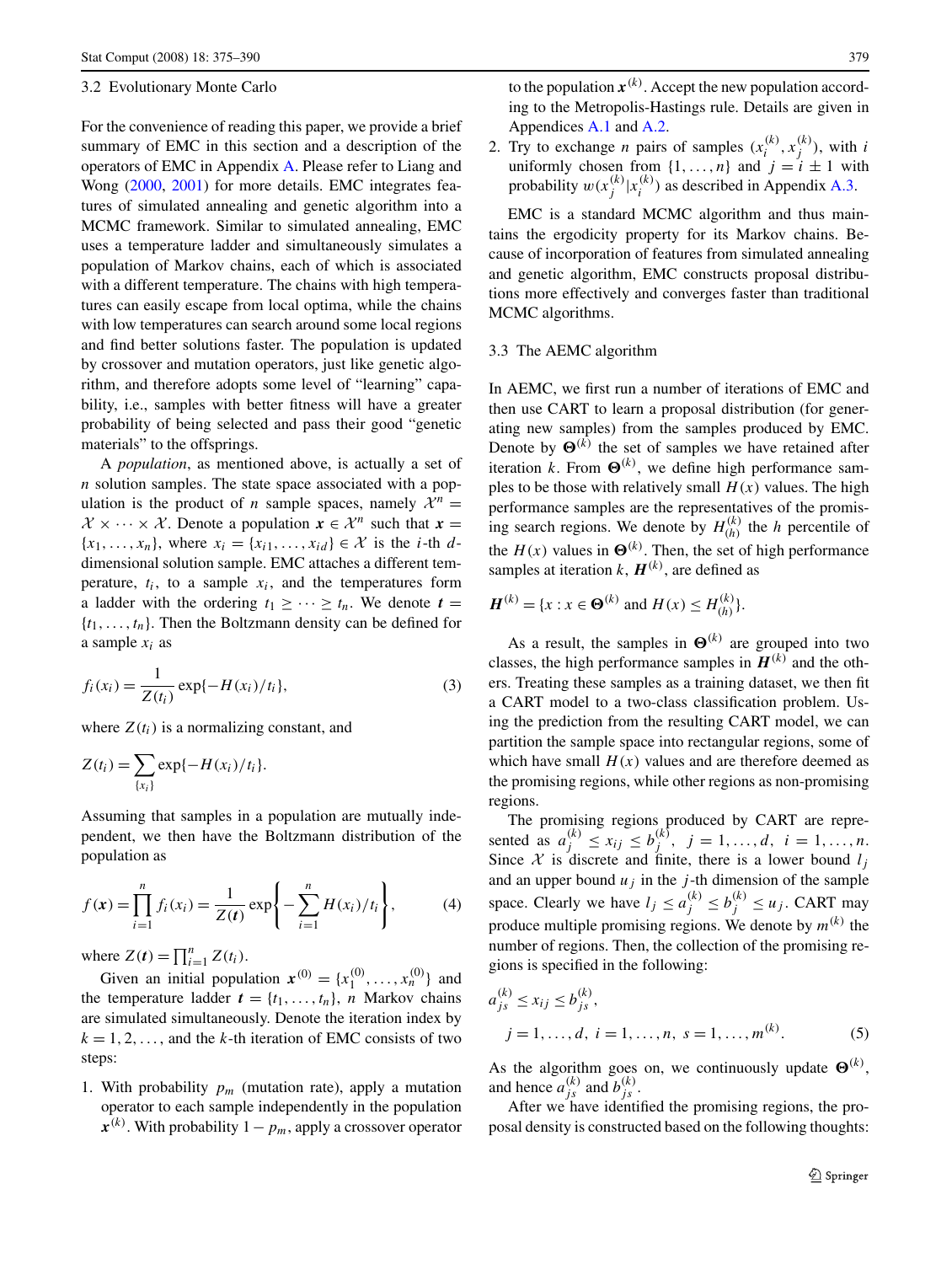<span id="page-5-0"></span>get a sample from the promising regions with probability *R*, and from elsewhere with probability  $1 - R$ , respectively. We recommend using a relatively large *R* value, say  $R = .9$ . Since there may be multiple promising regions identified by CART, we denote the proposal density associated with each region by  $q_{ks}(x)$ ,  $s = 1, \ldots, m^{(k)}$ . In this paper, we use a Metropolis-within-Gibbs procedure (Müller [1991\)](#page-15-0) to generate new samples as follows.

For  $i = 1, \ldots, n$ , denote the population after the *k*-th iteration by  $\mathbf{x}^{(k+1,i-1)} = (x_1^{(k+1)}, \ldots, x_{i-1}^{(k+1)}, x_i^{(k)}, \ldots, x_n^{(k)}),$ of which the first *i* − 1 samples have been updated, and the Metropolis-within-Gibbs procedure is about to generate the *i*-th new sample. Note that  $x^{(k+1,0)} = (x_1^{(k)}, \ldots, x_n^{(k)})$ .

1. Set *S* to be randomly chosen from  $\{1, \ldots, m^{(k)}\}$ . Generate a sample  $x_i'$  from the proposal density  $q_{kS}(\cdot)$ .

$$
q_{kS}(x'_i) = \prod_{j=1}^d \left( r \frac{I(a_{jS}^{(k)} \le x'_{ij} \le b_{jS}^{(k)})}{b_{jS}^{(k)} - a_{jS}^{(k)}} + (1-r) \frac{I(x'_{ij} < a_{jS}^{(k)} \text{ or } x'_{ij} > b_{jS}^{(k)})}{(u_j - l_j) - (b_{jS}^{(k)} - a_{jS}^{(k)})} \right), \quad (6)
$$

where  $I(\cdot)$  is the indicator function. Here *r* is the probability of sampling uniformly within the range specified by the CART rules on each dimension. Since each dimension is independent of each other, we have  $R = r^d$ .

2. Construct a new population  $x^{(k+1,i)}$  by replacing  $x_i^{(k)}$ with  $x_i'$ , and accept the new population with probability  $min(1, r_d)$ , where

$$
r_d = \frac{f(\mathbf{x}^{(k+1,i)})}{f(\mathbf{x}^{(k+1,i-1)})} \frac{T(\mathbf{x}^{(k+1,i-1)}|\mathbf{x}^{(k+1,i)})}{T(\mathbf{x}^{(k+1,i)}|\mathbf{x}^{(k+1,i-1)})}
$$
  
=  $\exp\{-(H(x'_i) - H(x_i^{(k)}))/t_i\}$   
 $\times \frac{T(\mathbf{x}^{(k+1,i-1)}|\mathbf{x}^{(k+1,i)})}{T(\mathbf{x}^{(k+1,i)}|\mathbf{x}^{(k+1,i-1)})},$  (7)

If the proposal is rejected,  $x^{(k+1,i)} = x^{(k+1,i-1)}$ .

The transition probability in (7) is calculated as follows. Since we only change one sample in each Metropoliswithin-Gibbs step, the transition probability can be written as  $T(x_i^{(k)} \rightarrow x_i' | \mathbf{x}_{[-i]}^{(k)})$ , where  $\mathbf{x}_{[-i]}^{(k)} = (x_1^{(k+1)}, \dots, x_{i-1}^{(k+1)})$  $x_{i+1}^{(k)}, \ldots, x_n^{(k)}$ ). Then we have

$$
T(x_i^{(k)} \to x_i'| \mathbf{x}_{[-i]}^{(k)}) = \sum_{s=1}^{m^{(k)}} \frac{1}{m^{(k)}} q_{ks}(x_i').
$$

From (6), it is not difficult to see that as long as  $0 < r < 1$ , the proposal is global, i.e.,  $q_{ks}(x) > 0$  for all  $x \in \mathcal{X}$ . Since  $\mathcal X$  is finite, it is natural to assume that  $f(x)$  is bounded

away from 0 and  $\infty$  on X. Thus, the minorisation condition (Mengersen and Tweedie [1996\)](#page-15-0), i.e.,

$$
\omega^* = \sup_{x \in \mathcal{X}} \frac{f(x)}{q_{ks}(x)} < \infty,
$$

is satisfied. As shown in Appendix  $C$ , satisfaction of this condition would lead to the ergodicity of the AEMC algorithm.

Now we are ready to present a summary of the AEMC algorithm, which consists of two modes: the EMC mode and the data-mining (or metamodeling) mode.

- 1. Set  $k = 0$ . Start with an initial population  $x^{(0)}$  by uniformly sampling *n* samples over  $X$  and a temperature ladder  $t = \{t_1, \ldots, t_n\}.$
- 2. EMC mode: run EMC until a switching condition is met.
	- Apply mutation, crossover, and exchange operators to the population  $x^{(k)}$  and accept the updated population according to the Metropolis-Hastings rule. Set  $k = k + 1$ .
- 3. Run the data-mining mode until a switching condition is met.
	- With probability  $P_k$ , use the CART method to update the promising regions, i.e., update the values of  $\hat{a}_{js}^{(k+1)}$ and  $b_{js}^{(k+1)}$  in [\(5](#page-4-0)).
	- With probability  $1 P_k$ , do not apply CART and simply let  $a_{js}^{(k+1)} = a_{js}^{(k)}$  and  $b_{js}^{(k+1)} = b_{js}^{(k)}$ .
	- $-$  Generate  $n$  new samples following the Metropoliswithin-Gibbs procedure mentioned earlier in this section. Set  $k = k + 1$ .
- 4. Alternate between the two modes until a stopping rule is met. The algorithm could terminate when the computational budget (the number of iterations) is consumed or when the change in the best  $H(x)$  value does not exceed a given threshold for several iterations.

To effectively implement AEMC, several issues need to be considered. Firstly, it is the choice of parameters in EMC:  $n$  and  $p_m$ . We simply follow the recommendations made in the EMC related research. So we set  $n$  and  $p_m$  to values that favor EMC. Typically,  $n = 5{\text -}20$  and  $p_m \approx .25$  (Liang and Wong [2000\)](#page-15-0).

Secondly, the choice of  $P_k$ . We need to make sure  $P_1$  >  $P_2$  > ··· >  $P_k$  > ···, and  $\lim_{k\to\infty} P_k = 0$ , which ensures the diminishing adaptation condition required for the ergodicity of the adaptive MCMC algorithms (Roberts and Rosenthal  $2007$ ). As discussed in Appendix [C,](#page-13-0) meeting the diminishing adaptation condition is crucial to the convergence of AEMC. Intuitively,  $P_k$  could be considered as the "learning rate". In the beginning of the algorithm, we do not have much information about the function surface, and therefore we apply the data-mining mode to learn new information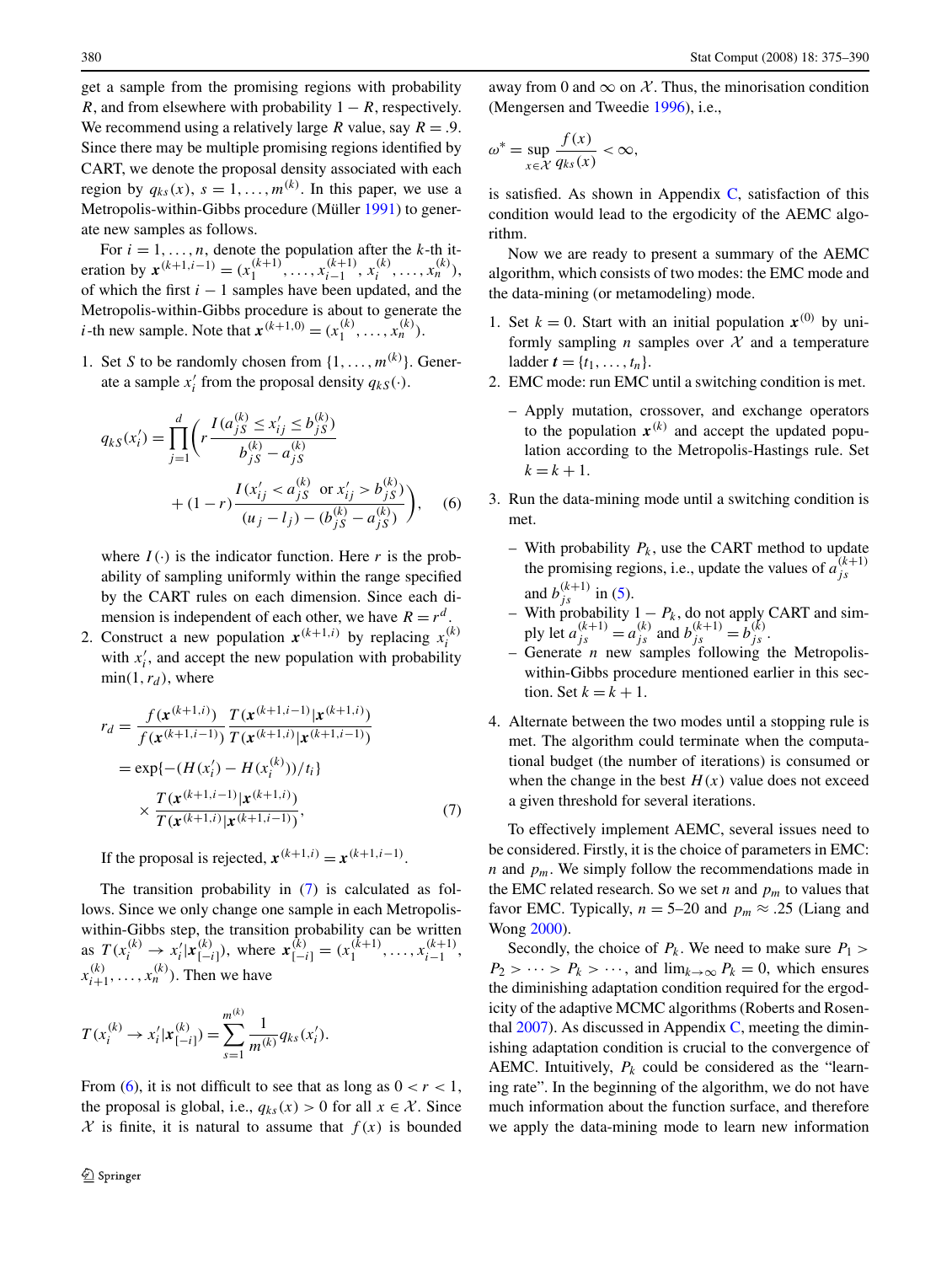with a relatively high probability. As the algorithm goes on, we may have sufficient knowledge about the function surface, and it may be a waste to execute the data-mining mode too often. So we make the "learning rate" decrease over time. Specifically, we set  $P_k = 1/k^{\delta}$ . The  $\delta$  ( $\delta > 0$ ) controls the decreasing speed of  $P_k$ . The larger  $\delta$  is, the faster *P<sub>k</sub>* decreases to 0. We choose  $\delta = .1$  in this paper.

Thirdly, the construction of training samples  $\mathbf{\Theta}^{(k)}$ . The question is that should we use all the past samples to construct  $\Theta^{(k)}$  or should we use a subset instead, for example, using only recent samples gathered since the last datamining operation. If we use all the past samples, data mining will be performed on a large dataset, and doing so will inevitably take a long time and thus slow down the optimization process. Because EMC is able to randomly sample from the whole sample space, AEMC is less likely to fall into local optima even if we just use recent samples. Thus, the latter becomes our choice.

Lastly, we discuss the following tuning parameters of AEMC.

- Switching condition *M*. In order to adopt the strengths of the two mechanisms and compensate their weaknesses, a proper switching condition is needed to select the appropriate mode of operations for the proposed optimization procedure. Because of the inability of a stand-alone data-mining mode to find representative samples (will be shown in Sect. [4\)](#page-7-0), it is not beneficial to run the datamining mode for multiple iterations. So a natural choice is to run the data-mining mode only once for every *M* iterations of EMC. If *M* is too large, the learning effect from the data-mining mode will be overshadowed and AEMC virtually becomes a pure EMC algorithm. If *M* is too small, EMC may not be able to gather enough representative data and thus data mining could hardly be effective. We recommend choosing *M* based on the value of  $n \times M$ , which is the same size used in the data-mining mode for establishing the predictive model. From our experience,  $nM = 300-500$  works quite well.
- The proper choice of *h* varies for different problems. For a minimization problem, a large *h* value could bring many uninteresting samples into the set of supposedly high performance solutions and then slow down the optimization process. On the other hand, a small value of *h* would increase the chance for the algorithm to fall into local optimum. Besides, a very small *h* value may lead to small promising regions, which could make the acceptance rate of new samples too low. But the danger of falling into the local optima is not grave because the data-mining mode is followed by EMC that randomizes the population again and makes it possible to escape from the local optima. In light of this, we recommend an aggressive choice for the *h* value, i.e.  $h = 5-15\%$ .

– Choice of the tree size in CART. Fitting a tree is to approximate the response surface of  $H(x)$ . A small-sized tree may not be sophisticated enough to approximate the surface, while a large-sized tree may overfit the data. Since we apply CART multiple times in the entire procedure of AEMC, we believe that the mechanism of how the trees work in AEMC is actually similar to tree boosting (Hastie et al. [2001](#page-14-0)), where a series of CART are put together to produce a result. For tree boosting, Hastie et al.  $(2001)$  $(2001)$  recommended  $2 < J < 10$ .

In our problem, however, controlling *J* alone does not precisely fulfill our objective. Because our goal is to find the global optimum rather than to make good prediction for the whole response surface, we are much more interested in the part of the response surface where the  $H(x)$  values are relatively small, corresponding to the class of high performance samples,  $H^{(k)}$ . It then makes sense to control the number of terminal nodes associated with  $H^{(k)}$ , denoted by  $J_H$ . Controlling  $J_H$  enables us to fit a CART model that better approximates a high performance portion of the response surface. Note that the set of terminal nodes representing  $H^{(k)}$  is a subset of all terminal nodes in the corresponding tree, meaning that the value of  $J_H$  is positively correlated with the value of  $J$ . Thus, controlling  $J_H$  in the meanwhile also regulates the value of  $J$ . The basic rationale behind the selection of  $J_H$ is similar to that for  $J:$  a large  $J<sub>H</sub>$  results in a large  $J$  and could lead to overfitting; the danger of using too small a  $J_H$  is that there will be too few promising regions for the subsequent actions to search and evolve from, which may cause the proposed procedure to miss some good samples. From the above arguments, we note that the  $H^{(k)}$ in our problem plays an analogous role as the whole response surface in the traditional tree boosting. We believe that the guideline for *J* could be transferred to  $J_H$ , i.e.,  $2 \le J_H \le 10$ .

In Sect. [4](#page-7-0), we shall provide a sensitivity analysis of the three tuning parameters, which reveals how the performance of AEMC depends on their choices. From the results, we will see that *M* and *h* are the two most important tuning parameters and that AEMC is not sensitive to the value of  $J_H$ , provided that it is chosen from the above-recommended range.

As an adaptive MCMC algorithm, AEMC simulates multiple Markov chains in parallel and could therefore utilize the information from different chains for improving the convergence rate. We will provide some empirical results in support of this claim in Sect. [4](#page-7-0) because a theoretical assessment of convergence rate is too difficult to obtain. But we do investigate the ergodicity of AEMC. We are able to show that AEMC is ergodic as long as the proposal  $q_{ks}(\cdot)$  is global and the data-mining mode is run with probability  $P_k \to 0$  as  $k \to \infty$ . The ergodicity implies that AEMC will reach the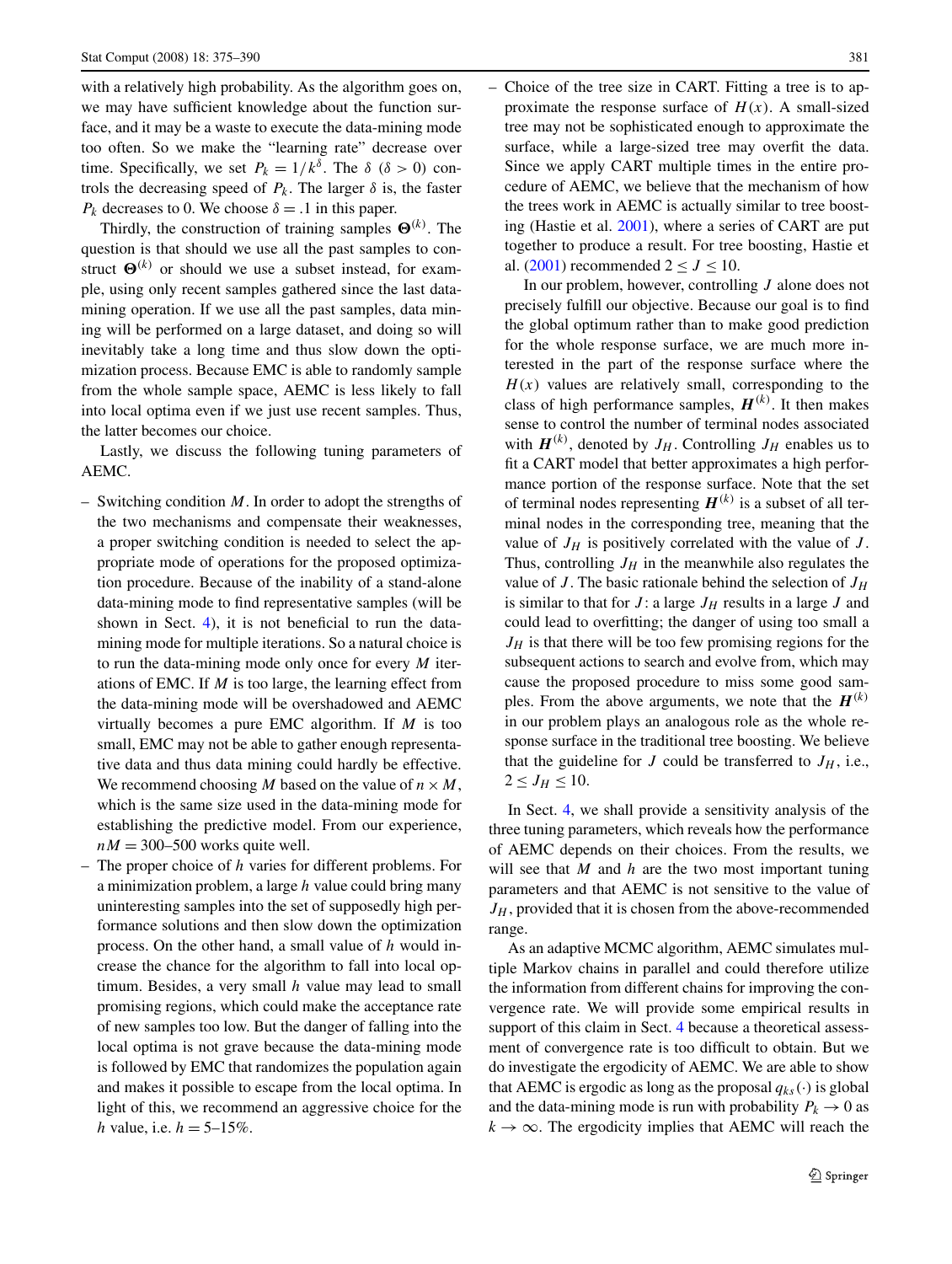<span id="page-7-0"></span>global optimum of  $H(x)$  given enough run time. This property of the AEMC algorithm is stated in Theorem 1 and its proof is included in Appendix [C](#page-13-0).

**Theorem 1** *If*  $0 < r < 1$ ,  $\lim_{k \to \infty} P_k = 0$ , and X is com*pact, then AEMC is ergodic, i.e., the samples*  $x^{(k)}$  *converge in distribution to*  $f(x)$ *.* 

A final note is that we assume the sample space  $X$  to be discrete and bounded in this paper. Yet the AEMC algorithm could easily be extended to an optimization problem with a continuous and bounded sample space. One just needs to use the mutation and crossover operators that are proposed in Liang and Wong ([2001\)](#page-15-0). Theorem 1 still holds. For unbounded sample spaces, some constraints can be put on the tails of the distribution  $f(x)$  and the proposal distribution to ensure that the minorisation condition hold. Refer to Roberts and Tweedie ([1996\)](#page-15-0), Rosenthal [\(1995\)](#page-15-0) and Roberts and Rosenthal [\(2004](#page-15-0)) for more discussions on this issue.

## **4 Numerical results**

To illustrate the effectiveness of the AEMC algorithm, we use it to solve three problems: the first two are for optimization purposes and the third is for sampling purposes. The first example is a sensor placement problem in an assembly process, and in the second example we optimize the Griewank function (Griewank [1981](#page-14-0)), a widely used test function in the area of global optimization. In the third example we use AEMC to sample from a mixture Gaussian distribution and see how AMEC, as an adaptive MCMC method, can help the sampling process.

For the two optimization examples, we compare AEMC with EMC, the stand-alone CART guided method, and the standard genetic algorithm. As to the parameters in AEMC, we chose  $n = 5$ ,  $p_m = .25$ ,  $M = 60$ ,  $J_H = 6$  and  $h = 10\%$ . For the standard genetic algorithm, we let the population

size be 100, crossover rate be .9 and mutation rate be .01. All optimization algorithms were implemented in the MAT-LAB environment, and all reported performance statistics of the algorithms were the average result of 10 trials. The performance indices for comparison include the best function value found by an algorithm and the number of times that  $H(\cdot)$  has been evaluated (also called "the number of function evaluations" hereinafter). The use of the number of function evaluations as a performance measure makes good sense for many engineering design problems, where the objective function  $H(\cdot)$  is complex and time consuming to evaluate. Thus the time of function evaluations essentially dominates the entire computational cost. In Sect. [4.3](#page-10-0), we will also present a sensitivity analysis on the three tuning parameters, the switching condition  $M$ , the percentile value *h*, and the tree size  $J_H$ .

# 4.1 Sensor placement example

In this section, we attempt to find an optimal sensor placement strategy in a three-station two-dimensional (2-D) assembly process (Fig. 2). Coordinate sensors are distributed throughout the assembly process to monitor the dimensional quality of the final assembly and/or of the intermediate subassemblies.  $M_1-M_5$  are five coordinate sensors that are currently in place on the three stations; this is simply one instance of, out of hundreds of thousands of other possible, sensor placements.

The goal of having these coordinate sensors is to estimate the dimensional deviation at the fixture locators on different stations, labeled as  $P_i$ ,  $i = 1, \ldots, 8$ , in Fig. 2. Researchers have established physical models connecting the sensor measurements to the deviations associated with the fixture locators (Jin and Shi [1999;](#page-14-0) Mandroli et al. [2006](#page-15-0)). Such a relationship could be expressed in a linear model, mathematically equivalent to a linear regression model. Thus, the design of sensor placement becomes very similar to the optimal design problem in experimentation, and the problem to

**Fig. 2** Illustration: a multi-station assembly process. The process proceeds as follows: (i) at the station I, part 1 and part 2 are assembled; (ii) at the station II, the subassembly consisting of part 1 and part 2 receives part 3 and part 4; and (iii) at the station III, no assembly operation is performed but the final assembly is inspected. The 4-way pins constrain the part motion in both the *x*- and the *z*-axes, and the 2-way pins constrain the part motion in the *z*-axis

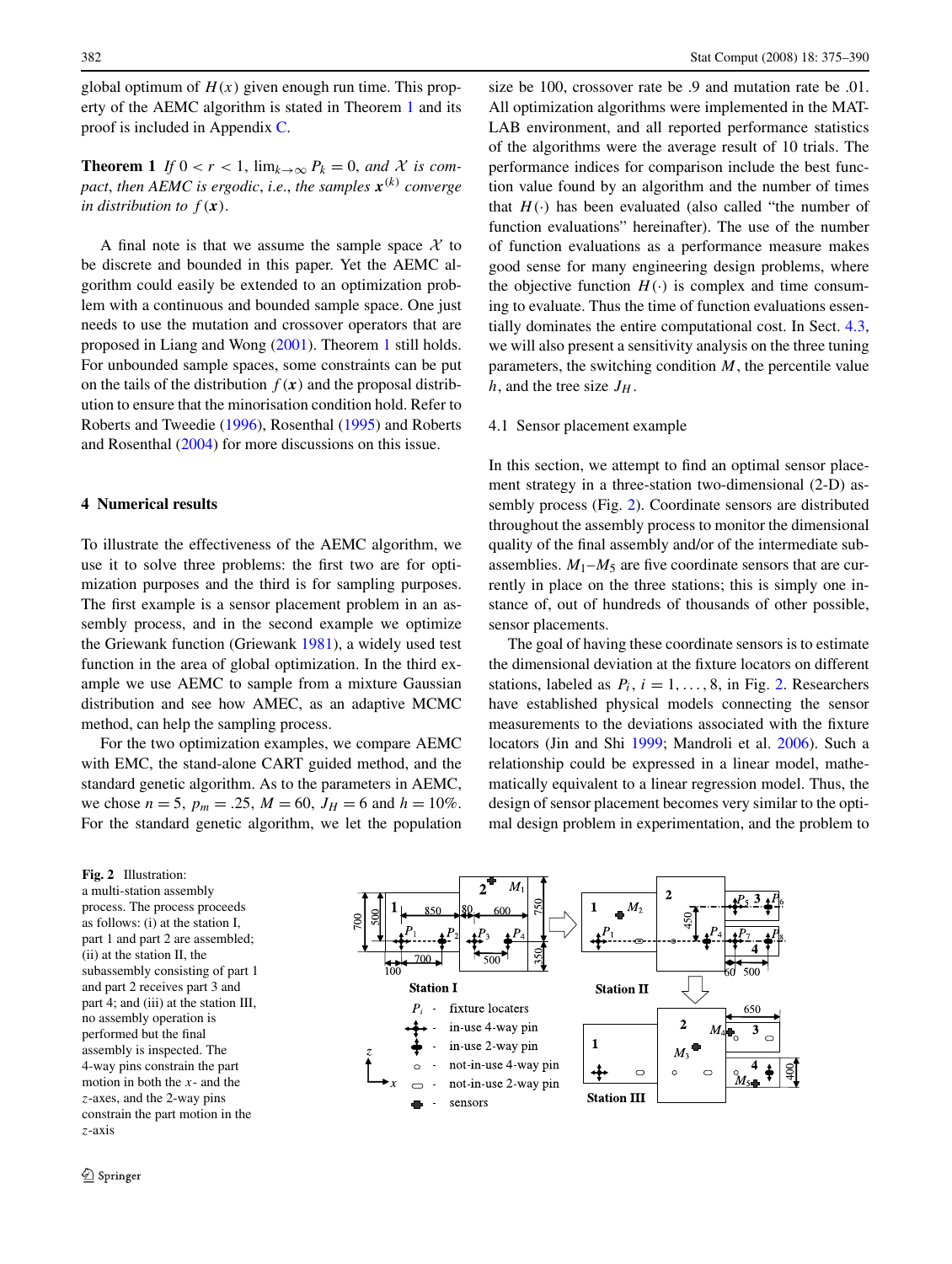decide where one should place them on respective assembly stations so that the estimation of the parameters (i.e., fixturing deviations) can be achieved with the minimum variance. Similar to the optimal experimental designs, people chose to optimize an alphabetic optimality criterion (such as D-optimality or E-optimality) of an information matrix that is determined by the corresponding sensor placement. In this paper, we use the E-optimality design criterion as a measure of the sensor system sensitivity, the same as in Liu et al. ([2005\)](#page-15-0). But the AMEC algorithm is certainly applicable to other design criteria. Due to the complexity of this sensor placement problem, one will need to run a set of MATLAB codes to calculate the response of sensitivity for a given placement of sensors. For more details of the physical process and modeling, please refer to Mandroli et al. [\(2006](#page-15-0)).

We want to maximize the sensitivity, which is equivalent to minimizing the maximum variance of the parameter estimation. To facilitate the application of the AEMC algorithm, we discretize the geometric area of each part viable for sensor placement using a resolution of 10 mm (which is the size of a locator's diameter); this treatment is the same as what was done in Kim and Ding ([2005\)](#page-15-0) and Liu et al. ([2005\)](#page-15-0). The discretization procedure also ensures that all constraints are incorporated into the candidate samples so that we can solve the unconstrained optimization ([2\)](#page-1-0) for sensor placement. This discretization results in *Nc* candidate locations for any single sensor so the sam-ple space for [\(2](#page-1-0)) is  $\mathcal{X} = [1, N_c]^d \cap \mathbb{Z}^d$ . For the assembly process shown in Fig. [2](#page-7-0), the 10-mm resolution level results in the number of candidate sensor locations on each part as  $n_1 = 6{,}650$ ,  $n_2 = 7{,}480$ ,  $n_3 = 2{,}600$ , and  $n_4 = 2{,}600$ . Because part 1 and 2 appear on all three stations, part 3 and 4 appear on the second and third stations, there are totally  $N_c = 3 \times (n_1 + n_2) + 2 \times (n_3 + n_4) = 52,790$  candidate locations for each sensor. Suppose that  $d = 9$ , meaning that nine sensors are to be installed, then the total number of solution candidates is  $C_9^{52,790} \approx 8.8 \times 10^{36}$ , where  $C_a^b$  is the combinational operator. Evidently, the number of solution candidates is overwhelmingly large.

Moreover, we want to *maximize* the sensitivity objective function (i.e., more sensitive a sensor system, the better), while AEMC is to solve a minimization problem. For this reason, we let  $H(x)$  in the AEMC algorithm equal to the sensitivity response of *x* multiplied by  $-1$ , where *x* represents an instance of sensor placement. We solve the optimal sensor placement problem for nine sensors and 20 sensors, respectively.

For the scenario of  $d = 9$ , each algorithm was run for  $10<sup>5</sup>$  function evaluations. The results of various methods are presented in Fig. 3. It demonstrates a clear advantage of AEMC over the other algorithms. EMC and genetic algorithm have similar performances. After about  $4 \times 10^4$  function evaluations, AEMC finds  $H(x) \approx 1.20$ , which is the



**Fig. 3** Performances of the various algorithms for nine sensors



**Fig. 4** Uncertainty of different algorithms for nine sensors

best value found by EMC and genetic algorithm after  $10<sup>5</sup>$ function evaluations. This translates to 2.5 times improvement in terms of CPU time. Figure 4 gives a Boxplot of the best sensitivity values found at the end of each algorithm. AMEC finds a sensitivity value, on average, 10% better than EMC and genetic algorithm. AEMC also has smaller uncertainty than EMC. From the two figures, it is worth noting that the stand-alone CART guided method performs much worse than the other algorithms in this example. We believe this happens mainly because the stand-alone CART guided method fails to gather representative data in the sample space associated with the problem. Figure [5](#page-9-0) presents the best (i.e., yielding the largest sensitivity) sensor placement strategy found in this example.

We also test the AEMC method in a higher dimensional case, i.e., when  $d = 20$ . All the algorithms were again run for  $10<sup>5</sup>$  function evaluations. The algorithm performance curves are presented in Fig. [6](#page-9-0), where we observe that the sensitivity value found by AEMC after  $3 \times 10^4$  function evaluations is the same as that found by EMC after  $10<sup>5</sup>$ function evaluations. This translates to a 3-fold improve-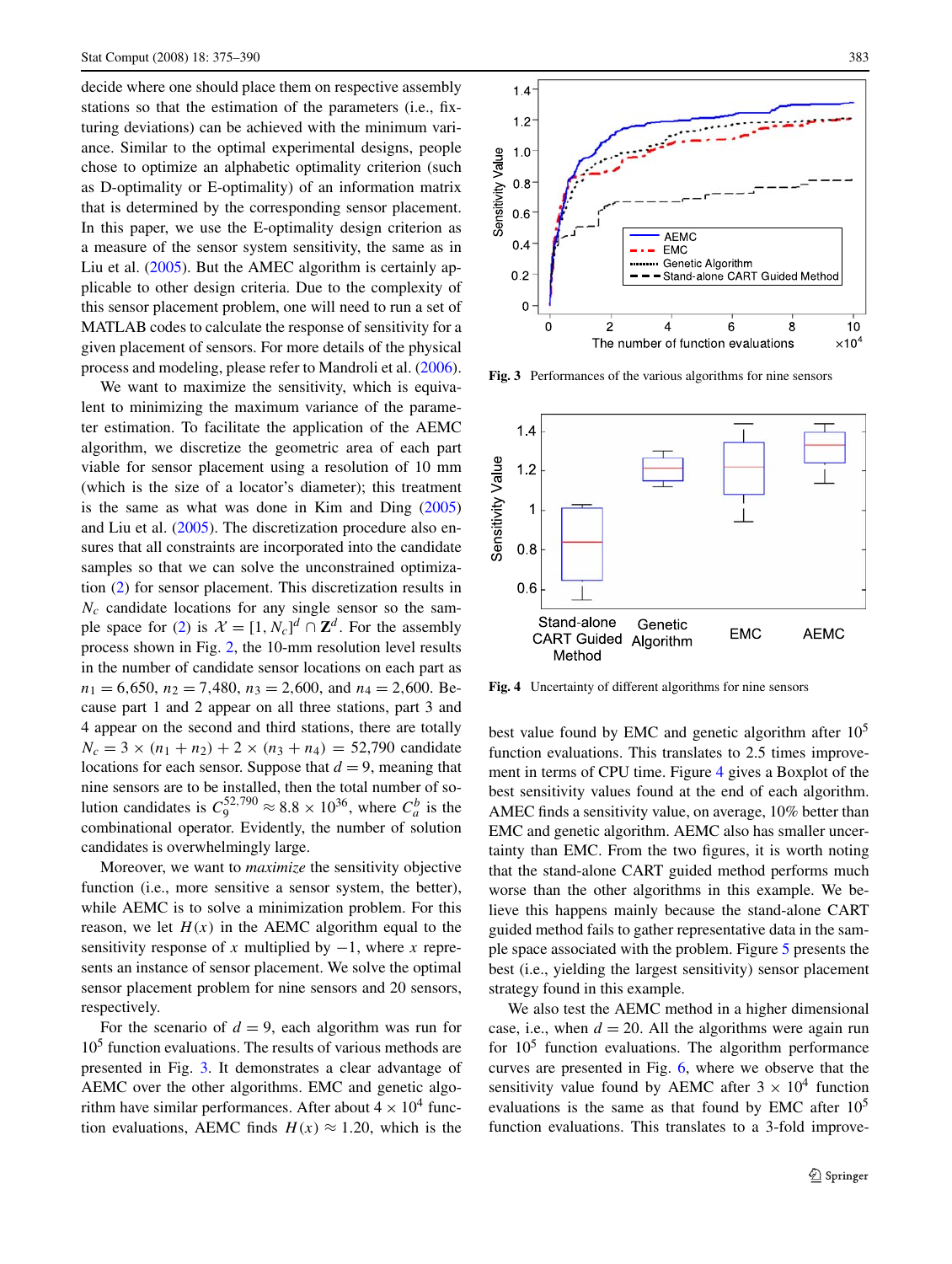<span id="page-9-0"></span>

**Fig. 5** Best sensor placement for nine sensors



**Fig. 6** Performances of the various algorithms for 20 sensors



**Fig. 7** Uncertainty of different algorithms for 20 sensors

ment in terms of CPU time. Interestingly, this improvement is greater than that in the 9-sensor case. The final sensitivity value attained by AMEC is, on average, 7% better than EMC and genetic algorithm. Again, the stand-alone CART guided method fails to compete with the other algorithms. We feel that as the dimensionality of the sample space gets higher, the performance of the stand-alone CART guided method gets worse compared to others. Figure 7 shows the uncertainty of each algorithm. In this case, AEMC has a little higher uncertainty than EMC, but the average results of AEMC are still better. Figure 8 presents the best sensor placement strategy found in this example.

**Fig. 8** Best sensor placement for 20 sensors



**Fig. 9** Performances of the various algorithms for the Griewank function

# 4.2 Griewank test function

In order to show the potential applicability of AEMC to other optimization problems, we test it on a well-known test function. The Griewank function (Griewank [1981\)](#page-14-0) has been used as a test function for global optimization algorithms in a broad body of literature. The function is defined as

$$
H_G(x) = \sum_{i=1}^d \frac{x_i^2}{4000} - \prod_{i=1}^d \cos\left(\frac{x_i}{\sqrt{i}}\right) + 1,
$$
  
-600 \le x\_i \le 600, i = 1, ..., d.

The global minimum is located at the origin and the global minimum value is 0. The function has a very large number of local minima, exponentially increasing with *d*. Here we set  $d = 50$ .

Figure 9 presents the performances of the various algorithms. All algorithms were run for  $10<sup>5</sup>$  function evaluations. Please note that we have truncated the *y*-axis to be between 0 and 400 so as to show the performances at the early-stage of different algorithms more clearly. AEMC clearly outperforms the other algorithms, especially in the beginning stage, as one can observe that AEMC converges much faster. As explained earlier, this fast convergence is an appealing property to engineering design problems. In this example,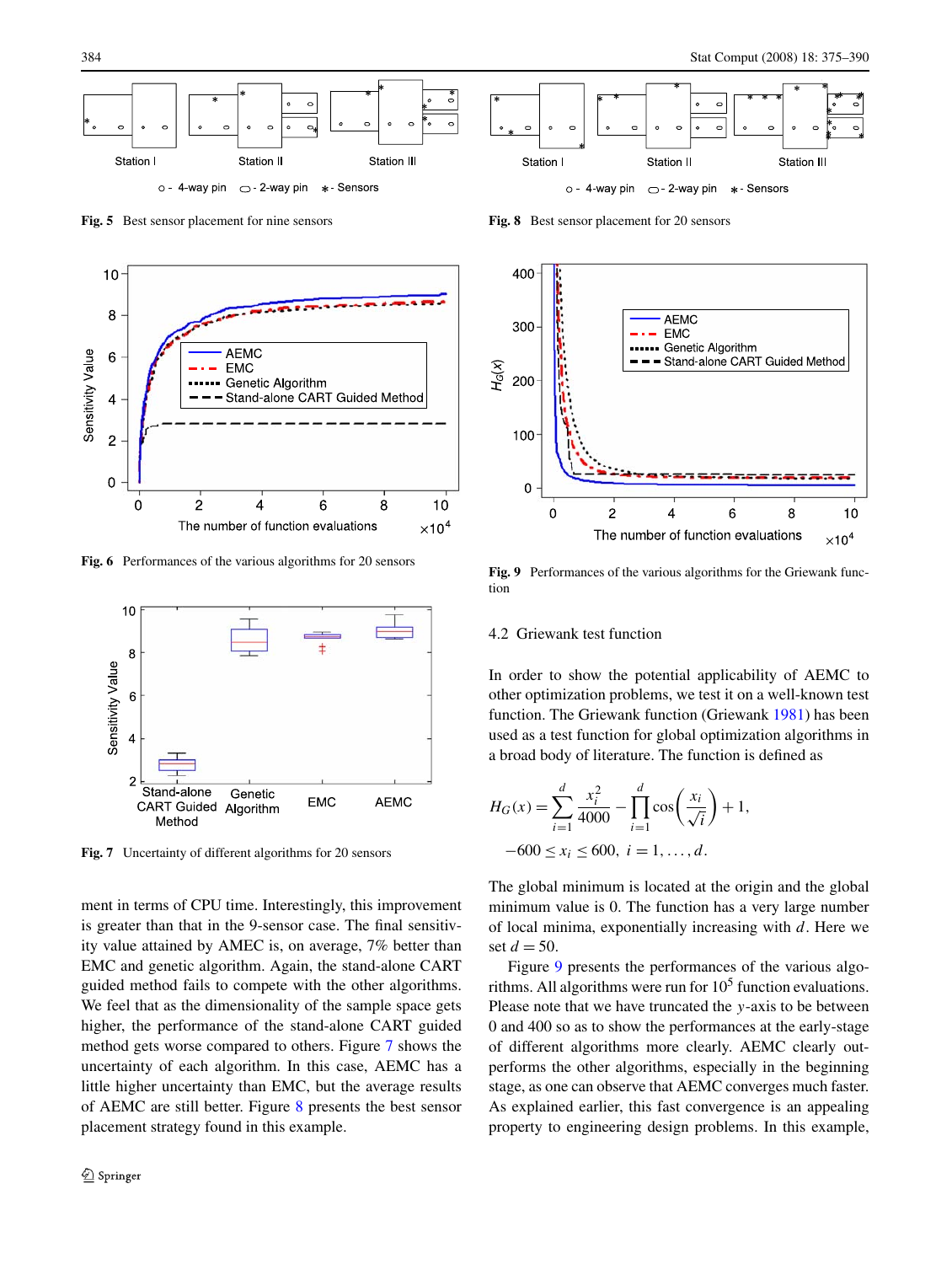<span id="page-10-0"></span>

**Fig. 10** Uncertainty of different algorithms for the Griewank function

the stand-alone CART guided method converges faster than genetic algorithm and EMC, but is entrapped into a local optimum at an early stage. AEMC appears to level off after 65,000 function evaluations. However, as assured by Theorem [1,](#page-7-0) AEMC will eventually reach the global optimum if given enough computational effort. Figure 10 gives a Boxplot of the best  $H_G(x)$  found at the end of the algorithms. Comparing to the other methods, the AEMC algorithm not only improves the average performance but also reduces the uncertainty. Although the stand-alone CART guided method has found good solutions, the uncertainty of this algorithm is much higher than AEMC and the other two.

#### 4.3 Sensitivity analysis

We run an ANOVA analysis to investigate how sensitive the performance of AEMC to the tuning parameters: the switching condition  $M$ , the percentile value  $h$ , and the tree size  $J_H$ . The value of *M* is chosen from five levels (10, 30, 60, 90, 120), the *h* is chosen from three levels (1%, 10%, 20%), and the  $J_H$  is chosen from three levels  $(3, 6, 12)$ . Then a full factorial design with 45 cases is constructed.

For the sensor placement example, we use the 9-sensor case for the ANOVA analysis. AEMC was run for  $10<sup>5</sup>$  function evaluations, and we recorded the best function value found as the output. For each factor level combination, this was done five times. The ANOVA table is shown in Table 1. We can see that the main effect of *M* and *h* is significant at the .05 level. Our study also revealed that relatively smaller *M* and *h* are favored. For the Griewank example, we ran AEMC for  $5 \times 10^4$  function evaluations and recorded the best function value found as the output. For each factor level combination, this was done five times. The ANOVA table is shown in Table 2. If using .05 level, then we can see that the main effects of *M* and *h* are significant. Here smaller *h* and *M* are favored as well.

**Table 1** ANOVA analysis for the sensor placement example

| Source           | Sum sq. | D.f. | Mean sq. | F     | Prob $\geq F$ |
|------------------|---------|------|----------|-------|---------------|
| $\boldsymbol{M}$ | 0.33    | 4    | 0.08     | 2.43  | 0.05          |
| h                | 0.87    | 2    | 0.44     | 12.75 | 0.00          |
| $J_H$            | 0.06    | 2    | 0.03     | 0.84  | 0.43          |
| $M \times h$     | 0.26    | 8    | 0.03     | 0.94  | 0.48          |
| $M \times J_H$   | 0.14    | 8    | 0.02     | 0.53  | 0.84          |
| $h \times J_H$   | 0.11    | 4    | 0.03     | 0.79  | 0.53          |
| Error            | 6.70    | 196  | 0.03     |       |               |
| Total            | 8.47    | 224  |          |       |               |

**Table 2** ANOVA analysis for the Griewank example

| Source           | Sum sq. | D.f. | Mean sq. | F     | Prob $\geq F$ |
|------------------|---------|------|----------|-------|---------------|
| $\boldsymbol{M}$ | 2393.40 | 4    | 598.35   | 48.50 | 0.00          |
| h                | 1046.26 | 2    | 523.13   | 42.40 | 0.00          |
| $J_H$            | 0.18    | 2    | 0.09     | 0.01  | 0.99          |
| $M \times h$     | 163.51  | 8    | 20.44    | 1.66  | 0.11          |
| $M \times J_H$   | 104.15  | 8    | 13.02    | 1.06  | 0.40          |
| $h \times J_H$   | 43.41   | 4    | 10.85    | 0.88  | 0.48          |
| Error            | 2418.08 | 196  | 12.34    |       |               |
| Total            | 6169.00 | 224  |          |       |               |

Based on our sensitivity analysis for both examples, we understand that the switching condition *M* and the percentile value *h* are the important factors affecting the performance of AEMC. To choose suitable values for *M* and *h*, users may follow our general guidelines outlined in Sect. [3.3](#page-4-0) and further tune their values for specific problems.

#### 4.4 Sampling from a mixture Gaussian distribution

AEMC falls into the category of adaptive MCMC methods, and thus could be used to draw samples from a given target distribution. As shown by Theorem [1](#page-7-0), the distribution of those samples will asymptotically converge to the target distribution.

We test AEMC on a five-dimensional mixture Gaussian distribution

$$
\pi(\mathbf{x}) = \frac{1}{3} N_5(\mathbf{0}, I_5) + \frac{2}{3} N_5(\mathbf{5}, I_5),
$$

where  $\mathbf{0} = (0, 0, 0, 0, 0)$  and  $\mathbf{5} = (5, 5, 5, 5, 5)$ . This example is used in Liang and Wong ([2001\)](#page-15-0). Since in this paper we assume the sample space to be bounded, we set the sample space to be  $[-10, 10]^5$  here. The distance between the two modes is  $5\sqrt{5}$ , which makes it difficult to jump from one mode to another. We compare the performance of AEMC with the Metropolis algorithm and EMC. Each algorithm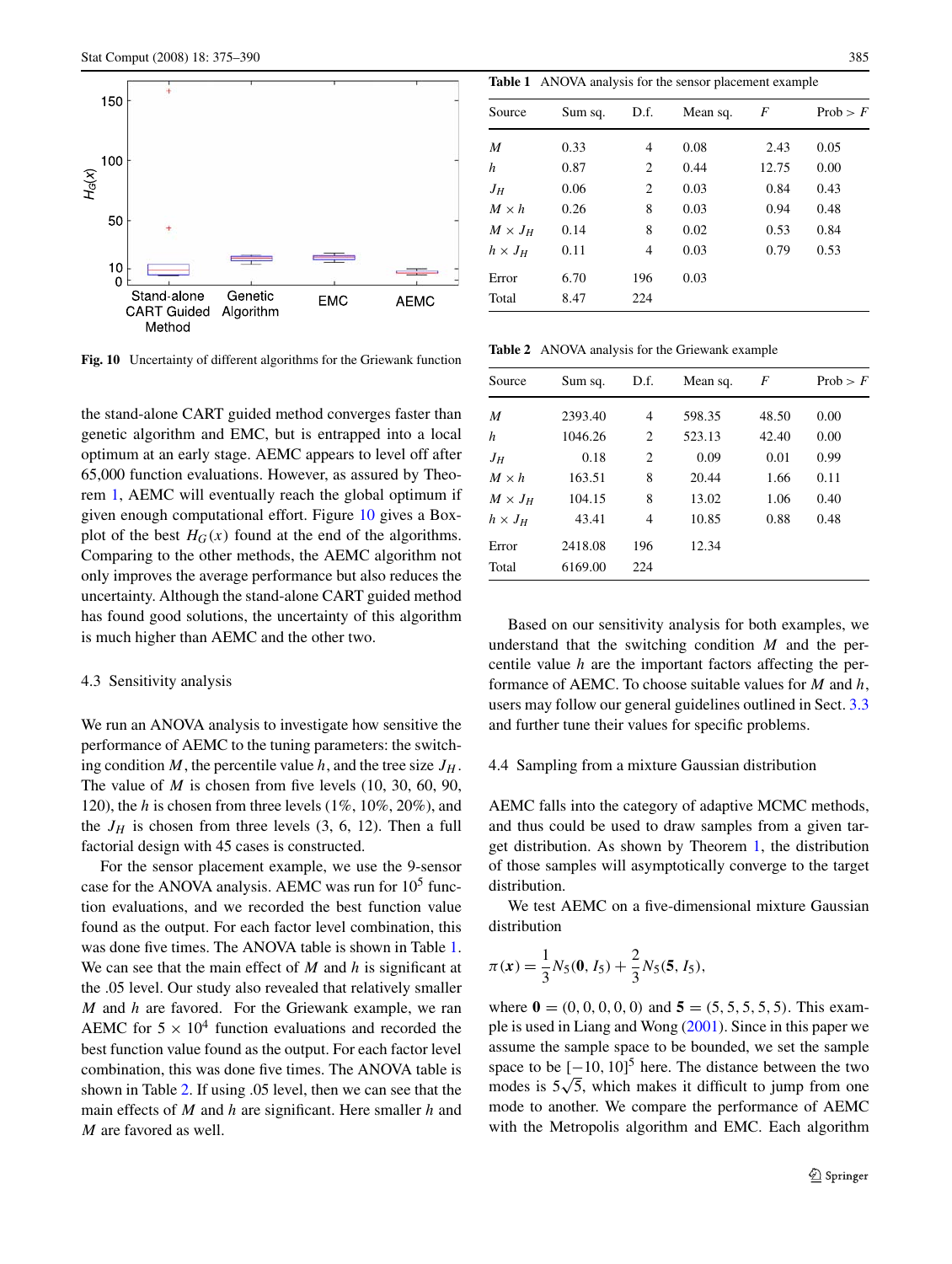<span id="page-11-0"></span>

Fig. 11 Convergence rate of different algorithms

was used to obtain  $10^5$  samples and all numerical results were averages of 10 runs.

The Metropolis algorithm was applied with a uniform proposal distribution  $U[x - 2, x + 2]^5$ . The acceptance rate was .22. The Metropolis algorithm could not escape from the mode in which it started. We then compare AEMC with EMC. We only look at samples of the first dimension, since each dimension is independent of each other. Since the true histogram of the distribution is known, we can calculate the  $L<sup>2</sup>$  distance between the estimated mass vector and the true distribution. Specifically, we divide the interval [−10*,* 10] into 40 intervals (with a resolution of .5), and we can calculate the true and estimated probability mass respectively in each of the intervals.

All EMC related parameters are set following Liang and Wong [\(2001\)](#page-15-0). In AEMC, we set  $h = 25\%$  so that samples from both modes can be obtained. If *h* is too small, AEMC will focus only on the peaks of the function and thus only samples around the mode **5** can be obtained (this is because the probability of sampling around the mode **5** is twice as large as the mode **0**). In EMC, we employ the mutation and crossover operators used in Liang and Wong [\(2001](#page-15-0)). The acceptance rates of mutation and crossover operators were .22 and .44, respectively. In AEMC, the acceptance rates of mutation, crossover, and data-mining operators were .23, .54, and .10, respectively. The Fig. 11 shows the  $L^2$  distance versus the number of samples for the three methods in comparison. AEMC converges faster than EMC and the Metropolis algorithm, and its sampling quality is far better than the Metropolis algorithm and it also achieves better sampling quality than EMC.

# **5 Conclusions**

In this paper, we have presented an AEMC algorithm for optimization problems with "black-box" objective function,

which are often encountered in engineering designs (e.g., a sensor placement problem in an assembly process). Our experience indicates that hybridizing a predictive model with an evolutionary Monte Carlo method could improve the convergence rate for an optimization procedure. We have also shown that the algorithm maintains the ergodicity, implying its convergence to the global optimum. Numerical studies are used to compare the proposed AEMC method with other alternatives. All methods in comparison are used to solve a sensor placement problem and to optimize a Griewank function. In these studies, AEMC outperforms other alternatives and shows a much enhanced convergence rate.

This paper focuses mainly on the application of AEMC in solving optimization problems. Yet considering that the AEMC algorithm is an adaptive MCMC method, it should also be useful for sampling from complicated probability distributions. The EMC algorithm has already been shown to be a powerful tool as a sampling method. We believe that the data-mining component could further improve the convergence rate to the target distribution without destroying the ergodicity of the algorithm. We demonstrated the effectiveness of AEMC for sampling purposes using a mixture Gaussian distribution.

In the current version of AEMC, we use CART as the metamodeling method; consequently the sample space is sliced into rectangles. When the function surface is complex, a rectangular partition may not be sufficient. A more sophisticated partition may be required. However, a good replacement for CART may not be straightforward to find because any viable candidate must be computationally efficient so as not to slow down the optimization process. Some other data-mining or predictive modeling methods, such as neural networks, may have more "learning" power, but they are computationally much more expensive and are therefore less likely to be a good candidate for the AEMC algorithm.

**Acknowledgements** The authors would like to gratefully acknowledge financial support from the NSF under grants CMMI-0348150 and CMMI-0726939. The authors also appreciate the editors and the referees for their valuable comments and suggestions.

# **Appendix**

We first describe the crossover, mutation, and exchange operators used in the EMC algorithm in Appendix [A](#page-12-0). In Appendix [B](#page-12-0), we then give a brief summary of the published results on the convergence of adaptive MCMC algorithms. In Appendix  $C$ , we prove the ergodicity of the AEMC algorithm.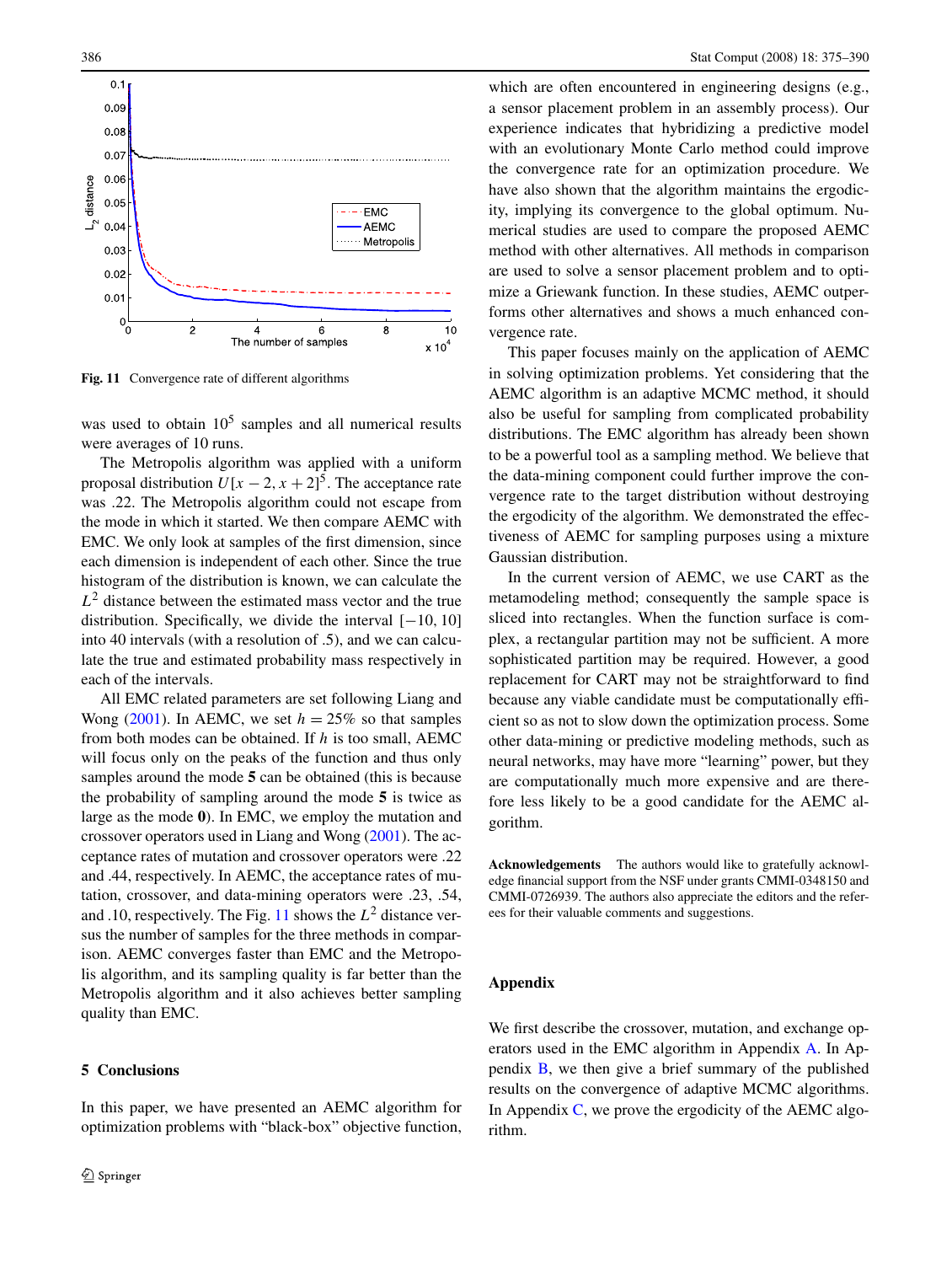#### <span id="page-12-0"></span>**Appendix A: Operators in the EMC algorithm**

## A.1 Crossover

From the current population  $\mathbf{x}^{(k)} = \{x_1^{(k)}, \dots, x_n^{(k)}\}$ , we first select one parental pair, say  $x_i^{(k)}$  and  $x_j^{(k)}$  ( $i \neq j$ ). The first parental sample is chosen according to a roulette wheel procedure with Boltzmann weights. Then the second parental sample is chosen randomly from the rest of the population. So the probability of selecting the pair  $(x_i^{(k)}, x_j^{(k)})$  is

$$
P((x_i^{(k)}, x_j^{(k)}) | \mathbf{x}^{(k)})
$$
  
= 
$$
\frac{1}{(n-1)G(\mathbf{x}^{(k)})}
$$
  

$$
\times \left[ \exp\{-H(x_i^{(k)})/\tau_s\} + \exp\{-H(x_j^{(k)})/\tau_s\} \right],
$$
 (8)

where  $G(\mathbf{x}^{(k)}) = \sum_{i=1}^{n} \exp\{-H(x_i^{(k)})/\tau_s\}$ , and  $\tau_s$  is the selection temperature.

Two offsprings are generated by some crossover operator, and the offspring with a smaller fitness value is denoted as  $y_i$  and the other is  $y_i$ . All the crossover operators used in genetic algorithm, e.g., 1-point crossover, 2-point crossover and real crossover, could be used here. Then the new population  $y = \{x_1^{(k)}, \ldots, y_i, \ldots, y_j, \ldots, x_n^{(k)}\}$  is accepted with probability min $(1,r_c)$ ,

$$
r_c = \frac{f(\mathbf{y})}{f(\mathbf{x}^{(k)})} \frac{T(\mathbf{x}^{(k)} | \mathbf{y})}{T(\mathbf{y} | \mathbf{x}^{(k)})}
$$
  
=  $\exp\{- (H(y_i) - H(x_i^{(k)}))/t_i - (H(y_j) - H(x_j^{(k)}))/t_j \}$   
 $\times \frac{T(\mathbf{x}^{(k)} | \mathbf{y})}{T(\mathbf{y} | \mathbf{x}^{(k)})},$ 

where  $T(\cdot|\cdot)$  is the transition probability between populations, and  $T(y|x) = P((x_i, x_j)|x) \cdot P((y_i, y_j)|(x_i, x_j))$ for any two populations  $x$  and  $y$ . If the proposal is accepted, the population  $\mathbf{x}^{(k+1)} = \mathbf{y}$ , otherwise  $\mathbf{x}^{(k+1)} = \mathbf{x}^{(k)}$ . Note that all the crossover operators are symmetric, i.e.,  $P((y_i, y_j)|(x_i, x_j)) = P((x_i, x_j)|(y_i, y_j)).$  So  $T(x|y)/$  $T(y|x) = P((y_i, y_j)|y)/P((x_i, x_j)|x)$ , which can be calculated according to (8).

Following the above selection procedure, samples with better  $H(\cdot)$  values have a higher probability to be selected. Offspring generated by these parents will likely to be good as well. In other words, the offspring have learned from the good parents. So crossover operator allows us to construct better proposal distributions, and new samples generated by it are more likely to have better objective  $H(\cdot)$  values.

# A.2 Mutation

A sample, say  $x_i^{(k)}$ , is randomly selected from the current population  $x^{(k)}$ , then mutated to a new sample  $y_i$  by reversing the values of some randomly chosen bits. Then the

new population  $\mathbf{y} = \{x_1^{(k)}, \dots, y_i, \dots, x_n^{(k)}\}$  is accepted with probability min $(1, r_m)$ ,

$$
r_m = \frac{f(\mathbf{y})}{f(\mathbf{x}^{(k)})} \frac{T(\mathbf{x}^{(k)} | \mathbf{y})}{T(\mathbf{y} | \mathbf{x}^{(k)})}
$$
  
=  $\exp\{-(H(y_i) - H(x_i^{(k)}))/t_i\} \frac{T(\mathbf{x}^{(k)} | \mathbf{y})}{T(\mathbf{y} | \mathbf{x}^{(k)})}.$ 

The 1-point, 2-point, and uniform mutation are all symmetric operators, and thus  $T(\mathbf{y}|\mathbf{x}^{(k)}) = T(\mathbf{x}^{(k)}|\mathbf{y})$ . If the proposal is accepted, the population  $x^{(k+1)} = y$ , otherwise  $\mathbf{x}^{(k+1)} = \mathbf{x}^{(k)}$ .

## A.3 Exchange

Given the current population  $x^{(k)}$  and the temperature ladder *t*, we try to change  $(\mathbf{x}^{(k)}, t) = (x_1^{(k)}, t_1, \ldots, x_i^{(k)}, t_i, \ldots,$  $x_j^{(k)}$ ,  $t_j$ , ...,  $x_n^{(k)}$ ,  $t_n$ ) to  $(\mathbf{x}', \mathbf{t}) = (x_1^{(k)}, t_1, \ldots, x_j^{(k)}, t_i, \ldots,$  $x_i^{(k)}$ ,  $t_j$ , ...,  $x_n^{(k)}$ ,  $t_n$ ). The new population  $x'$  is accepted with probability  $min(1,r_e)$ , where

$$
r_e = \frac{f(\mathbf{x}')}{f(\mathbf{x}^{(k)})} \frac{T(\mathbf{x}^{(k)} | \mathbf{x}')}{T(\mathbf{x}' | \mathbf{x}^{(k)})}
$$
  
=  $\exp\left\{ (H(x_i^{(k)}) - H(x_j^{(k)})) \left( \frac{1}{t_i} - \frac{1}{t_j} \right) \right\} \frac{T(\mathbf{x}^{(k)} | \mathbf{x}')}{T(\mathbf{x}' | \mathbf{x}^{(k)})}.$ 

If this proposal is accepted,  $x^{(k+1)} = x'$ , otherwise  $x^{(k+1)} =$  $x^{(k)}$ . Typically, the exchange is performed only on states with neighboring temperature values, i.e.,  $|i - j| = 1$ . Let  $p(x_i^{(k)})$  be the probability that  $x_i^{(k)}$  is chosen to exchange with another state, and  $w(x_j^{(k)} | x_i^{(k)})$  be the probability that  $x_j^{(k)}$  is chosen to exchange with  $x_i^{(k)}$ . So  $j = i \pm 1$ , and  $w(x_{i+1}^{(k)} | x_i^{(k)}) = w(x_{i-1}^{(k)} | x_i^{(k)}) = .5$  and  $w(x_2^{(k)} | x_1^{(k)}) =$  $w(x_{n-1}^{(k)} | x_n^{(k)}) = 1$ . The transition probability  $T(x'|x^{(k)}) =$  $p(x_i^{(k)}) \cdot w(x_j^{(k)} | x_i^{(k)}) + p(x_j^{(k)}) \cdot w(x_i^{(k)} | x_j^{(k)}),$  and thus  $T(x'|x^{(k)}) = T(x^{(k)}|x').$ 

# **Appendix B: Published results on the convergence of adaptive MCMC algorithms**

In this section, we briefly review the results presented in Roberts and Rosenthal ([2007\)](#page-15-0). Let  $f(\cdot)$  be a target probability distribution on a state space  $\mathcal{X}^n$  with  $\mathcal{B}_{\mathcal{X}^n} = \mathcal{B}_{\mathcal{X}} \times$  $\cdots \times \mathcal{B}_{\mathcal{X}}$  being the  $\sigma$ -algebra generated by measurable rectangles. Let  ${K_\gamma}_{\gamma \in \mathcal{Y}}$  be a collection of Markov chain kernels on  $\mathcal{X}^n$ , each of which has  $f(\cdot)$  as a stationary distribution:  $(f K_{\nu})(\cdot) = f(\cdot)$ . Assume  $K_{\nu}$  is  $\phi$ -irreducible and aperiodic, and we have that  $K_{\gamma}$  is ergodic for  $f(\cdot)$ , i.e., for all  $\mathbf{x} \in \mathcal{X}^n$ ,  $\lim_{k \to \infty} ||K^k_{\gamma}(\mathbf{x}, \cdot) - f(\cdot)|| = 0$ , where  $\|\mu(\cdot) - \nu(\cdot)\| = \sup_{\mathbf{B} \in \mathcal{B}_{\mathcal{X}^n}} |\mu(\mathbf{B}) - \nu(\mathbf{B})|$  is the usual total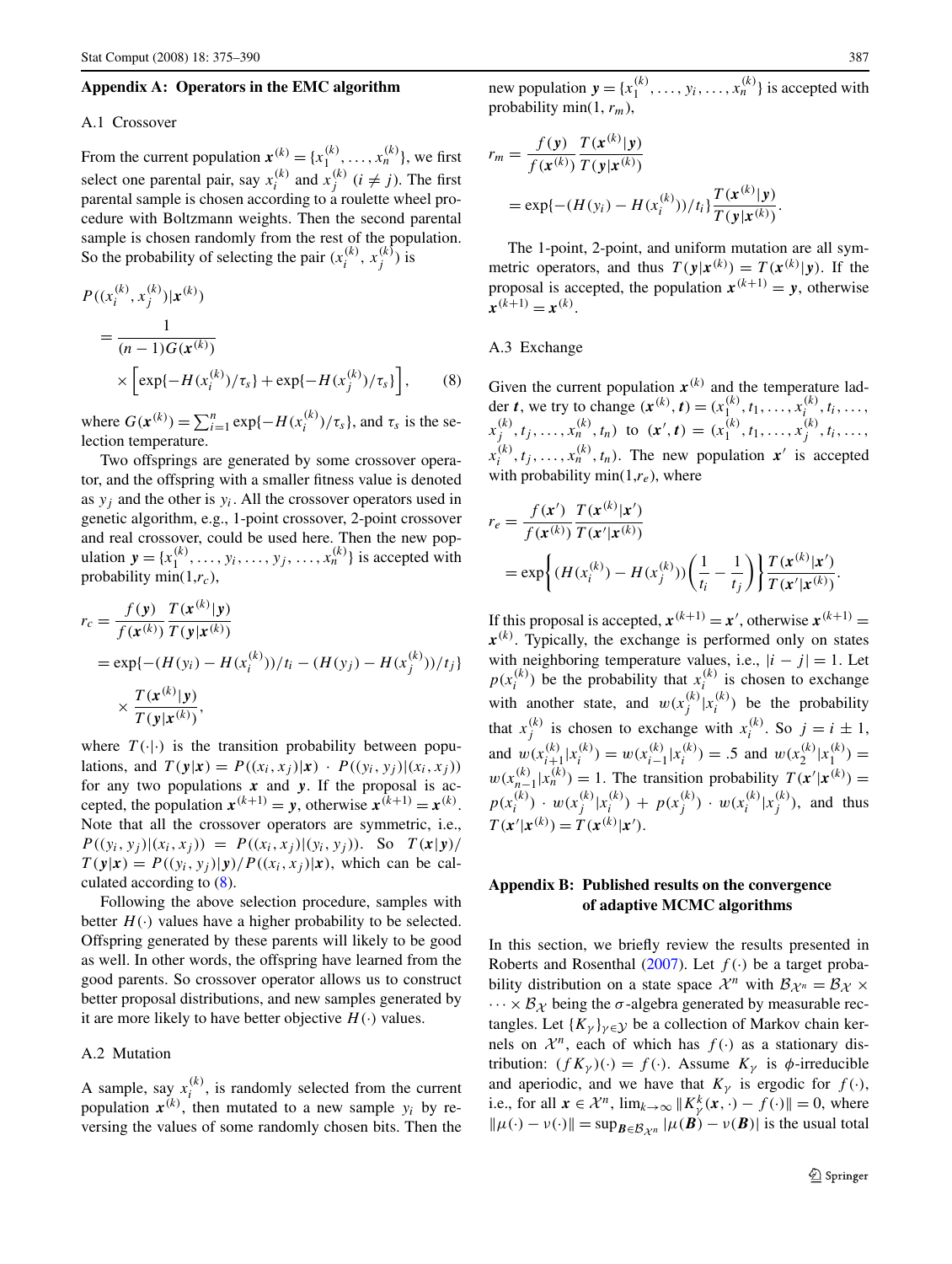<span id="page-13-0"></span>variation distance. Note that  $\mathbf{B} = B_1 \times \cdots \times B_n$  is a measurable rectangle in  $\mathcal{X}^n$ , each  $B_i \in \mathcal{B}_{\mathcal{X}}$ .

For  $k = 0, 1, 2, \ldots$ , we have a  $\mathcal{X}^n$ -valued random variable  $X^{(k)}$  representing the state of the Markov chain at iteration *k*, and *y*-values random variable  $\Gamma^{(k)}$  representing the kernel to be used when updating  $X^{(k)}$  to  $X^{(k+1)}$ . Let  $A^{(k)}((\mathbf{x}, \gamma), \mathbf{B}) = \mathbf{P}[X^{(k)} \in \mathbf{B} | X^{(0)} = \mathbf{x}, \Gamma^{(0)} = \gamma], \mathbf{B} \in$  $\mathcal{B}_{\mathcal{X}^n}$ , which represents the conditional probability of  $X^{(k)}$ for the adaptive MCMC, given the initial conditions  $X^{(0)}$  = *x* and  $\Gamma^{(0)} = \gamma$ . Then let

$$
T(\mathbf{x}, \gamma, k) = ||A^{(k)}((\mathbf{x}, \gamma), \cdot) - f(\cdot)||
$$
  

$$
\equiv \sup_{\mathbf{B} \in \mathcal{B}_{\mathcal{X}^n}} |A^{(k)}((\mathbf{x}, \gamma), \mathbf{B}) - f(\mathbf{B})|
$$

denote the total variation distance between the  $f(\cdot)$  and the distribution of the adaptive MCMC algorithm at iteration *k*. Then the adaptive algorithm is called ergodic if

$$
\lim_{k \to \infty} T(\mathbf{x}, \gamma, k) = 0, \quad \text{for all } \mathbf{x} \in \mathcal{X}^n \text{ and } \gamma \in \mathcal{Y}.
$$

The following states three conditions that are used to prove the ergodicity of an adaptive MCMC algorithm.

(A1) (*Strongly aperiodic minorisation condition*) There is a  $C \in \mathcal{X}^n$ ,  $\varphi > 0$ , and for each  $\gamma \in \mathcal{Y}$ , there exists a probability measure  $v_{\gamma}(\cdot)$  on  $\mathcal{X}^n$  such that

$$
K_{\gamma}(\boldsymbol{x},\boldsymbol{B}) \geq \varphi v_{\gamma}(\boldsymbol{B}), \quad \forall \boldsymbol{x} \in \boldsymbol{C}, \ \forall \boldsymbol{B} \in \mathcal{B}_{\mathcal{X}^n}.
$$
 (9)

(A<sub>2</sub>) (*Geometric drift condition*) There is  $V : \mathcal{X}^n \to [1, \infty)$ ,  $0 < \lambda < 1, b < \infty$ , and sup<sub>*C*</sub>  $V = v < \infty$  such that for each *γ* ∈ Y

$$
K_{\gamma} V(x) \le \lambda V + bI(x \in \mathbf{C}), \quad \forall x \in \mathcal{X}^n \tag{10}
$$

where  $K_{\gamma}V(x) = \int_{\mathcal{X}^n} K_{\gamma}(x, y)V(y)dy$ .

(A3) (*Diminishing adaptation condition*) The diminishing adaptation condition holds if

$$
\lim_{k \to \infty} \sup_{\mathbf{x} \in \mathcal{X}^n} \| K_{\Gamma_{k+1}}(\mathbf{x}, \cdot) - K_{\Gamma_k}(\mathbf{x}, \cdot) \| = 0. \tag{11}
$$

We then have:

**Theorem 2** *Consider an adaptive MCMC algorithm with a family of Markov chain kernels*  ${K_\gamma}_{\gamma \in \gamma}$  *satisfying the conditions* (A<sub>1</sub>), (A<sub>2</sub>) *and* (A<sub>3</sub>), *and*  $E[V(x)] < \infty$ . *Then the adaptive algorithm is ergodic*.

# **Appendix C: Proof of ergodicity of AEMC**

As stated in Theorem [1,](#page-7-0) we have the following:

*If*  $X$  *is compact,*  $0 < r < 1$ *, and*  $\lim_{k \to \infty} P_k = 0$ *, then AEMC is ergodic, i.e., the samples x(k) converge in distribution to*  $f(x)$ *.* 

*Proof* Denote the Markov chain kernel in the data-mining mode at iteration *k* by  $K_{\Gamma_k}^{(1)}(\mathbf{x}, \cdot)$ . To prove ergodicity, we need to prove the conditions  $(A_1)$ ,  $(A_2)$  and  $(A_3)$  for the  $K_{\Gamma_k}^{(1)}(x, \cdot)$ ,  $k = 0, 1, 2, \ldots$ . For notational simplicity, we drop the subscript *k* in the proof, denoting  $K_{\Gamma_k}^{(1)}$  by  $K_{\Gamma}^{(1)}$  and  $x^{(k)}$  by x. We denote the proposal density learned by CART by *qΓ (*·*)* afterwards. Since we use the Metropolis-within-Gibbs procedure in the data mining mode, we have

$$
K_{\Gamma}^{(1)}(\mathbf{x}, \mathbf{y}) = K_{\Gamma}^{(1,1)}((x_1, x_2, \dots, x_n), (y_1, x_2, \dots, x_n)) \times \cdots
$$

$$
\times K_{\Gamma}^{(1,n)}((y_1, \dots, y_{n-1}, x_n),
$$

$$
(y_1, \dots, y_{n-1}, y_n)), \tag{12}
$$

where  $K_{\Gamma}^{(1,i)}(\cdot,\cdot)$  is the Metropolis-Hastings kernel for the transition of the *i*-th sample of the population and can be written as

$$
K_{\Gamma}^{(1,i)}(x_i, y_i | \xi_i)
$$
  
\n
$$
\stackrel{\Delta}{=} K_{\Gamma}^{(1,i)}((y_1, \ldots, y_{i-1}, x_i, \ldots, x_n),
$$
  
\n
$$
(y_1, \ldots, y_i, x_{i+1}, \ldots, x_n))
$$
  
\n
$$
= s_{\Gamma}(x_i, y_i | \xi_i) + I(x_i = y_i) \left(1 - \int_{\mathcal{X}} s_{\Gamma}(x_i, z | \xi_i) dz\right).
$$
  
\n(13)

Here  $\xi_i = (y_1, \ldots, y_{i-1}, x_{i+1}, \ldots, x_n)$  denotes the collection of the fixed samples in the transition,  $s_\Gamma(x_i, y_i|\xi_i)$  =  $q_{\Gamma}(y_i)$  min{1,  $\frac{p(y_i|\xi_i)q_{\Gamma}(x_i)}{p(x_i|\xi_i)q_{\Gamma}(y_i)}$ }, and  $p(z|\xi)$  is the conditional density of *z* given the other components *ξ* .

Since we have assumed that  $\mathcal{X}^n$  is compact, it is natural to assume that  $f(x)$  is bounded away from 0 and  $\infty$  on the space  $\mathcal{X}^n$ . As long as  $0 < r < 1$ , we have that the proposal  $q_{\Gamma}(z)$  is bounded away from 0 due to [\(6](#page-5-0)), and then we have the minorisation condition, i.e.,

$$
\omega^* = \sup_{y \in \mathcal{X}} \frac{p(y|\xi)}{q(\xi)} < \infty. \tag{14}
$$

And then

$$
K_{\Gamma}^{(1,i)}(z, B_i | \xi_i)
$$
  
= 
$$
\int_{B_i} s_{\Gamma}(z, y | \xi_i) dy
$$
  
+ 
$$
I(z \in B_i) \left(1 - \int_{\mathcal{X}} s_{\Gamma}(z, w | \xi_i) dw\right)
$$
  

$$
\geq \int_{B_i} q_{\Gamma}(y) \min \left\{1, \frac{p(y | \xi_i) q_{\Gamma}(z)}{p(z | \xi_i) q_{\Gamma}(y)}\right\} dy
$$
  
= 
$$
\int_{B_i} \min \left\{q_{\Gamma}(y), \frac{p(y | \xi_i) q_{\Gamma}(z)}{p(z | \xi_i)}\right\} dy
$$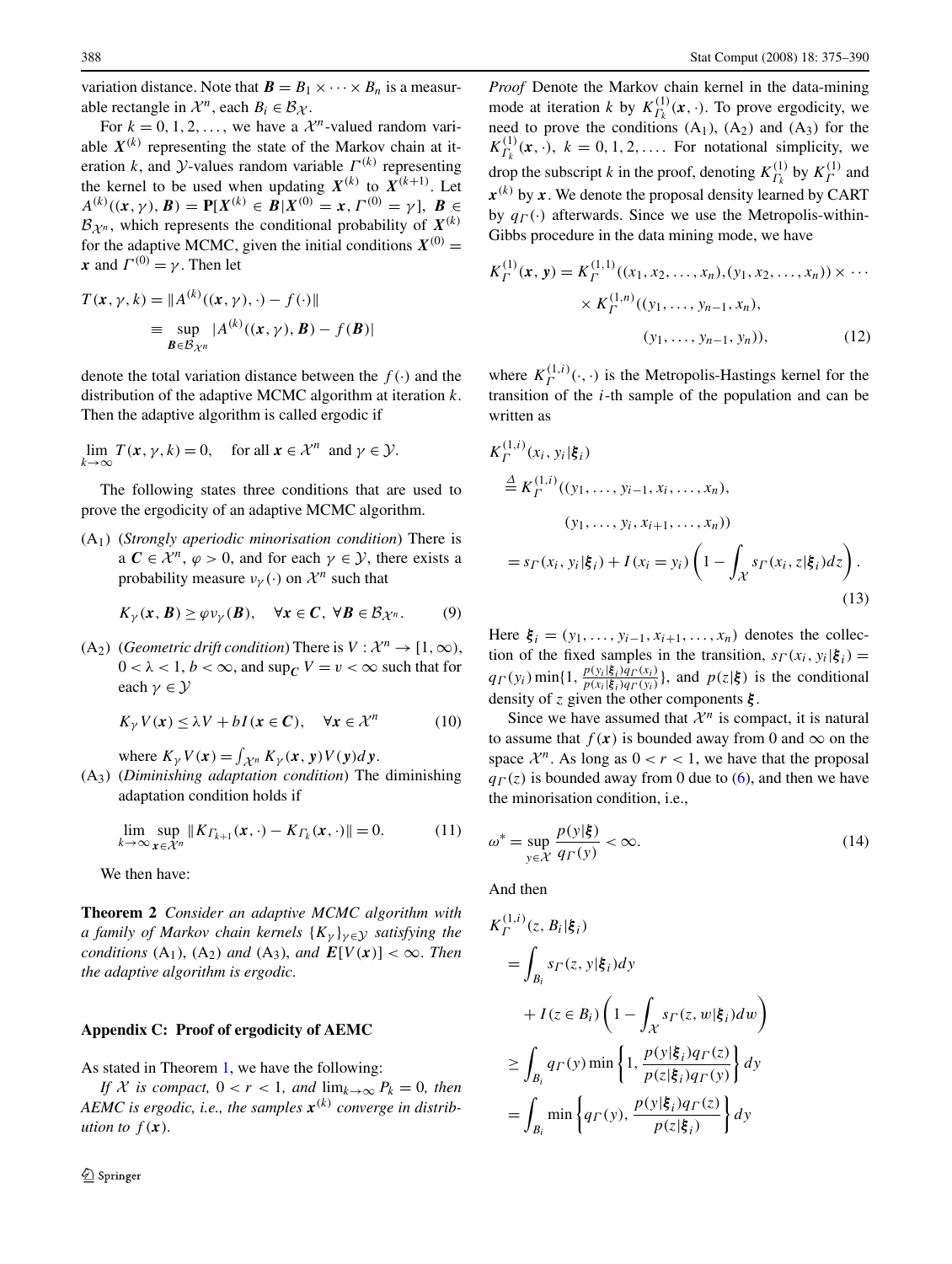<span id="page-14-0"></span>
$$
\geq \int_{B_i} \min \left\{ q_{\Gamma}(y), \frac{p(y|\xi_i)}{\omega^*} \right\} dy \quad \text{(by (14))}
$$
\n
$$
= \int_{B_i} \frac{p(y|\xi_i)}{\omega^*} dy \quad \text{(by definition of } \omega^*)
$$
\n
$$
\geq \int_{B_i} \frac{p_i^*(y)}{\omega^*} dy
$$
\n
$$
\text{(by defining } p_i^*(y) = \inf_{\xi_i \in \mathcal{X}^{n-1}} p(y|\xi_i^{'})
$$

$$
=\frac{p_i^*(B_i)}{\omega^*}.
$$

Since we have assumed that  $f(x)$  is bounded away from 0 and  $\infty$ ,  $p(y|\xi_i)$ , as the conditional density of a component of *x*, is bounded away from 0 and  $\infty$ , and so are  $p_i^*(y)$  and  $p_i^*(B_i)$ . Therefore, we have the following results:

$$
K_{\Gamma}^{(1)}(\mathbf{x}, \mathbf{B})
$$
  
=  $\int_{B_1} \cdots \int_{B_n} K_{\Gamma}^{(1,1)}(x_1, y_1 | \xi_1) \times \cdots$   
 $\times K_{\Gamma}^{(1,n)}(x_n, y_n | \xi_n) dy_1 \cdots dy_n$   
 $\geq \frac{p_n^*(B_n)}{\omega^*} \int_{B_1} \cdots \int_{B_{n-1}} K_{\Gamma}^{(1,1)}(x_1, y_1 | \xi_1) \times \cdots$   
 $\times K_{\Gamma}^{(1,n-1)}(x_{n-1}, y_{n-1} | \xi_{n-1}) dy_1 \cdots dy_{n-1}$   
 $\cdots$   
 $\geq \prod_{i=1}^n p_i^*(B_i) / (\omega^*)^n.$ 

Define  $v_\Gamma(B) = \prod_{i=1}^n p_i^*(B_i)$  and  $\varphi = 1/(\omega^*)^n$ , and then we have

$$
K_{\Gamma}^{(1)}(\mathbf{x}, \mathbf{B}) \ge \varphi v_{\Gamma}(\mathbf{B}), \quad \forall \mathbf{x} \in \mathcal{X}^n, \ \forall \mathbf{B} \in \mathcal{B}_{\mathcal{X}^n}.
$$
 (15)

The equation (15) implies that the condition  $(A_1)$  is satisfied, and it also implies that  $C = \mathcal{X}^n$  is a small set (Mengersen and Tweedie [1996\)](#page-15-0) and that the following condition holds:

$$
K_{\Gamma}^{(1)}V(x) \le \lambda V(x) + bI(x \in \mathbf{C}), \quad \forall x \in \mathcal{X}^n,
$$
 (16)

by choosing  $V(x) = 1, 0 < \lambda < 1, b = 1 - \lambda$ . Then the equation (16) implies that the condition  $(A_2)$  is satisfied. Also we have  $E[V(x)] < \infty$ .

Now we prove the Diminishing Adaptation condition for the kernel  $K_F^{(1)}$ . Suppose at iteration  $k+1$  the newly learned data-mining proposal is  $K_{\Gamma^*}^{(1)}$ , then

$$
K_{\Gamma_{k+1}}^{(1)} = P_{k+1} K_{\Gamma^*}^{(1)} + (1 - P_{k+1}) K_{\Gamma_k}^{(1)}.
$$

Then we have  $||K_{\Gamma_{k+1}}^{(1)} - K_{\Gamma_k}^{(1)}|| = P_{k+1} ||K_{\Gamma^*}^{(1)} - K_{\Gamma_k}^{(1)}||$ . Since  $\lim_{k\to\infty} P_k = 0$ , to prove the equation ([11\)](#page-13-0), it suffices to prove that  $||K_{\Gamma^*}^{(1)} - K_{\Gamma_k}^{(1)}||$  is bounded. Since both  $K_{\Gamma^*}^{(1)}$  and

*K*<sub>*Γ<sub>k</sub>*</sub> are Markov chain kernels, we have  $||K_{\Gamma^*}^{(1)} - K_{\Gamma_k}^{(1)}|| \leq 2$ , and

$$
||K_{\Gamma_{k+1}}^{(1)} - K_{\Gamma_k}^{(1)}|| = P_{k+1}||K_{\Gamma^*}^{(1)} - K_{\Gamma_k}^{(1)}|| \le 2P_{k+1} \to 0.
$$

This proves the diminishing adaptation condition. The proof is complete.  $\Box$ 

## **References**

- Andrieu, C., Robert, C.P.: Controlled MCMC for optimal sampling. MCMC Preprint Service. [http://www.ceremade.dauphine.fr/](http://www.ceremade.dauphine.fr/~xian/control.ps.gz) [~xian/control.ps.gz](http://www.ceremade.dauphine.fr/~xian/control.ps.gz) (2002)
- Atchadé, Y.F., Rosenthal, J.S.: On adaptive Markov chain Monte Carlo algorithms. Bernoulli **11**, 815–828 (2005)
- Bertsimas, D., Tsitsiklis, J.: Simulated annealing. Stat. Sci. **8**, 10–15 (1993)
- Breiman, L., Friedman, J.H., Olshen, R.A., Stone, C.J.: Classification and Regression Trees. Chapman & Hall, New York (1984)
- Brockwell, A.E., Kadane, J.B.: Identification of regeneration times in MCMC simulation, with application to adaptive schemes. J. Comput. Graph. Stat. **14**, 436–458 (2005)
- Brooks, R.R., Ramanathan, P., Sayeed, A.M.: Distributed target classification and tracking in sensor networks. Proc. IEEE **91**, 1163– 1171 (2003)
- Box, G.E.P., Wilson, K.B.: On the experimental attainment of optimum conditions. J. R. Stat. Soc. B Stat. Methodol. **13**, 1–45 (1951)
- Bukkapatnam, S.T.S., Nichols, J.M., Seaver, M., Trickey, S.T., Hunter, M.: A wavelet-based, distortion energy approach to structural health monitoring. Struct. Health Monitor. J. **4**, 247–258 (2005)
- Chen, V.C.P., Tsui, K., Barton, R.R., Meckesheimer, M.: A review on design, modeling and applications of computer experiments. IIE Trans. **38**, 273–291 (2006)
- Čivilis, A., Jensen, C.S., Pakalnis, S.: Techniques for efficient tracking of road-network-based moving objects. IEEE Trans. Knowl. Data Eng. **17**, 698–712 (2005)
- Fang, K., Li, R., Sudjianto, A.: Design and modeling for computer experiments. Chapman & Hall/CRC, Boca Raton (2006)
- Geman, S., Geman, D.: Stochastic relaxation, Gibbs distribution and the Bayesian restoration of images. IEEE Trans. Pattern Anal. **6**, 721–741 (1984)
- Gilks, W.R., Richardson, S., Spiegelhalter, D.J.: Introducing Markov chain Monte Carlo. In: Markov Chain Monte Carlo in Practice, pp. 1–19. Chapman & Hall, London (1995)
- Gilks, W.R., Roberts, G.O., Sahu, S.K.: Adaptive Markov chain Monte Carlo through regeneration. J. Am. Stat. Assoc. **93**, 1045–1054 (1998)
- Griewank, A.O.: Generalized descent for global optimization. J. Optim. Theory Appl. **34**, 11–39 (1981)
- Guikema, S.D., Davidson, R.A., Çağnan, Z.: Efficient simulationbased discrete optimization. In: Ingalls, R.G., Rossetti, M.D., Smith, J.S., Peters, B.A. (eds.) Proceedings of the 2004 Winter Simulation Conference (2004)
- Haario, H., Saksman, E., Tamminen, J.: An adaptive metropolis algorithm. Bernoulli **7**, 223–242 (2001)
- Hastie, T., Tibshirani, R., Friedman, J.: The Elements of Statistical Learning. Springer, New York (2001)
- Holland, J.H.: Adaptation in Natural and Artificial Systems: An Introductory Analysis with Applications to Biology, Control, and Artificial Intelligence. MIT Press, Cambridge (1992)
- Huyet, A.L.: Optimization and analysis aid via data-mining for simulated production systems. Eur. J. Oper. Res. **173**, 827–838 (2006)
- Jin, J., Shi, J.: State space modeling of sheet metal assembly for dimensional control. J. Manuf. Sci. Eng. **121**, 756–762 (1999)